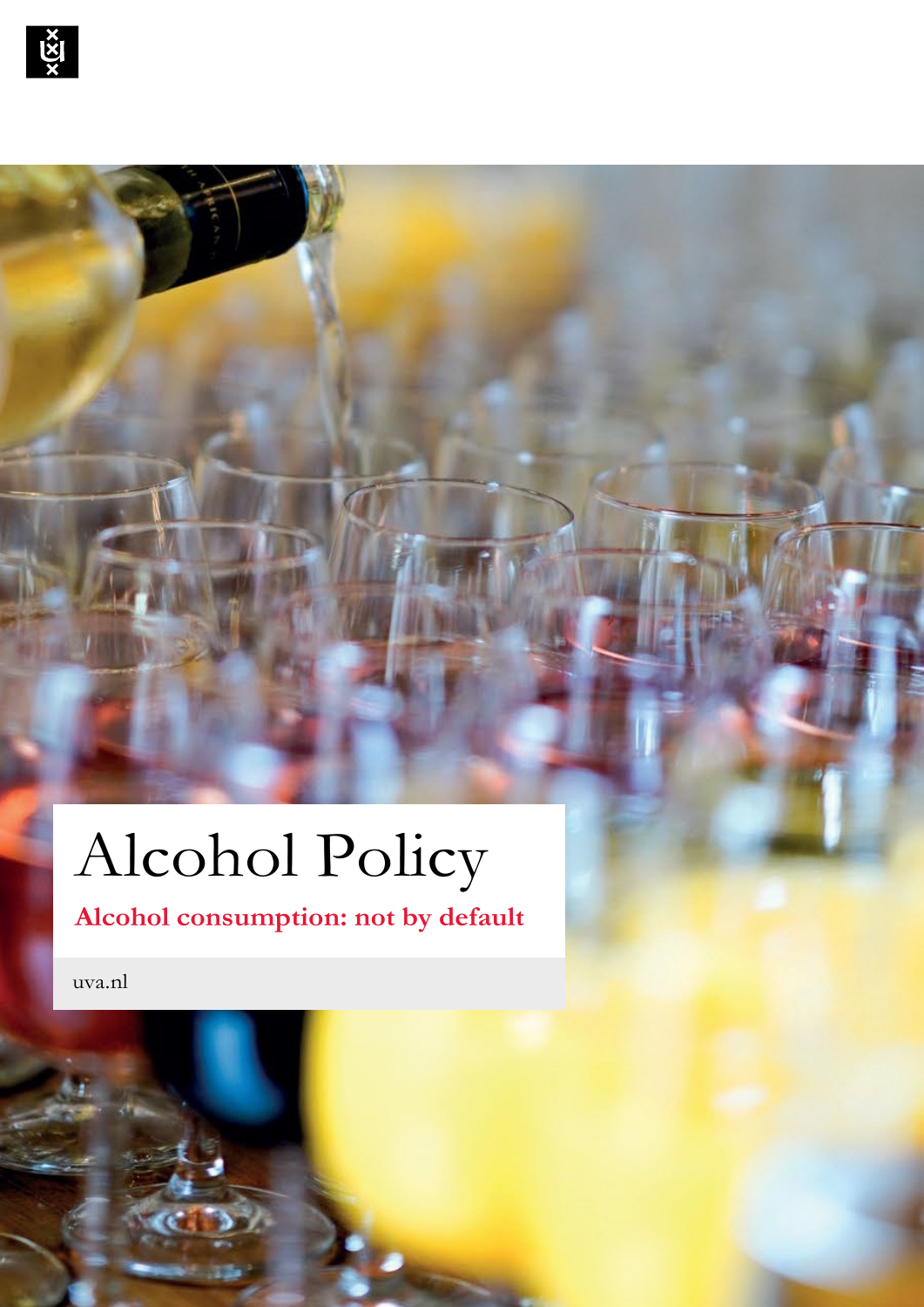### Alcohol Policy Alcohol consumption: not by default

Version 1.1

June 2021

*Commissioned by*: Calluna Euving, Secretary General of the University *Authors*: Mischa Bouma, Head of Buildings and Facilities, Hans Bouius, Health and Safety Executive, Karin Walstra, Integral Safety Policy Officer and Iris Ausems, Communications Office.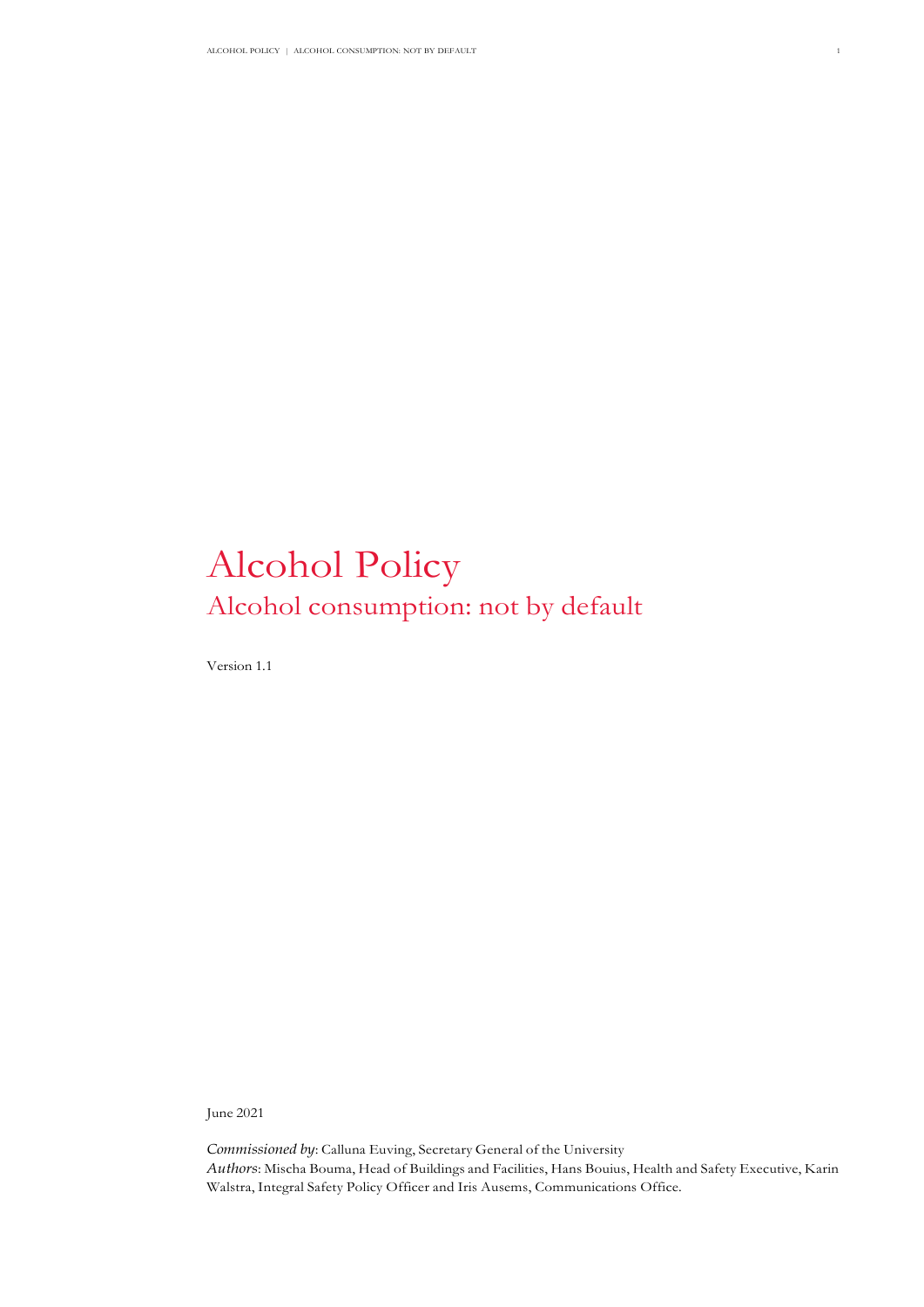### Contents

| 1. Background                                                                                   | 3  |
|-------------------------------------------------------------------------------------------------|----|
| 2. Scope                                                                                        | 4  |
| 3. Current situation and existing measures                                                      | 5  |
| 4. Objective and additional measures                                                            | 6  |
| 5. Responsibilities                                                                             | 8  |
| 6. Review and amendment                                                                         | 10 |
|                                                                                                 |    |
| Appendix 1 Plan of Action                                                                       | 11 |
| Appendix 2 Communication Plan                                                                   | 13 |
| Appendix 3 Figures and risks of excessive alcohol consumption                                   | 16 |
| Appendix 4 Overview of catering establishments                                                  | 18 |
| Appendix 5 Legal framework                                                                      | 19 |
| Appendix 6 Code of conduct for promotional and introductory period of student associations 2021 | 20 |
| Appendix 7 Alcohol & Social Safety Covenant                                                     | 21 |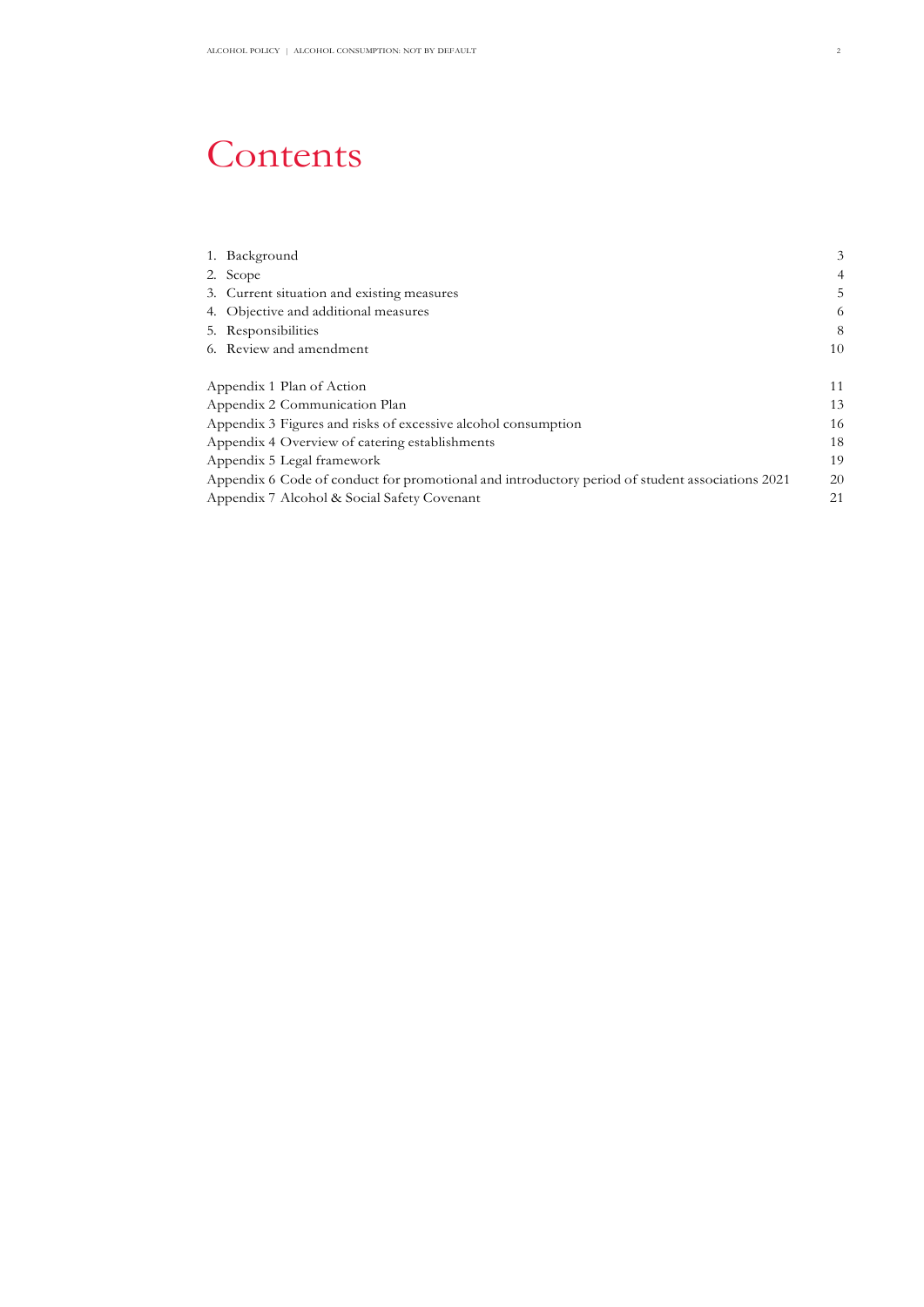### <span id="page-3-0"></span>1. Background

The University of Amsterdam (UvA) strives for a healthy, socially safe and inclusive working and study environment. The consumption of alcohol can be harmful to health (Appendix 3), lead to dangerous situations, negatively affect study and work performance and exclude students and staff who do not drink. The UvA recognises the problems surrounding excessive alcohol consumption and considers it important to raise awareness of the consequences of alcohol consumption for the health of students and staff. The alcohol policy provides the structure and direction for the implementation of the policy by means of a plan of action (Appendix 1) and a communication plan (Appendix 2).

In the National Prevention Agreement<sup>1</sup>, the government states that it wants to reduce problematic alcohol consumption, because alcohol consumption can be harmful to health. Excessive alcohol consumption affects the well-being of students and study performance. It is particularly harmful for young people. The aim of the prevention agreement is to reduce the number of studying young adults who drink excessively<sup>2</sup> or problematically3 by 50% between 2018 and 2040. This target has been endorsed by the Association of Universities in the Netherlands (VSNU)<sup>4</sup> and the Netherlands Association of Universities of Applied Sciences (VH).

<sup>1</sup> National Prevention Agreement towards a healthier Netherlands, Ministry of Health, Welfare and Sport, November 2018.<br>2 Definition of integering elechal commention' (CBS-2017); dripling 14 (women) and 21 (map) standard el

<sup>2</sup> Definition of 'excessive alcohol consumption' (CBS, 2017): drinking 14 (women) and 21 (men) standard glasses of alcohol per week.

<sup>3</sup> Definition of 'problematic' alcohol consumption: a drinking pattern that leads to physical complaints and/or psychological or social problems that prevent existing problems from being adequately addressed. The amount of alcohol consumed is not a determining factor in the diagnosis. (Schulte et al, 2014).

<sup>4</sup> The VSNU has a facilitating role in the alcohol policy at Dutch Universities. The VSNU has made agreements on this with the Ministry of Health, Welfare and Sport and the National Institute for Public Health and the Environment (RIVM). The aim is to ensure that all universities have an alcohol policy by the end of the year, using each other's input and help.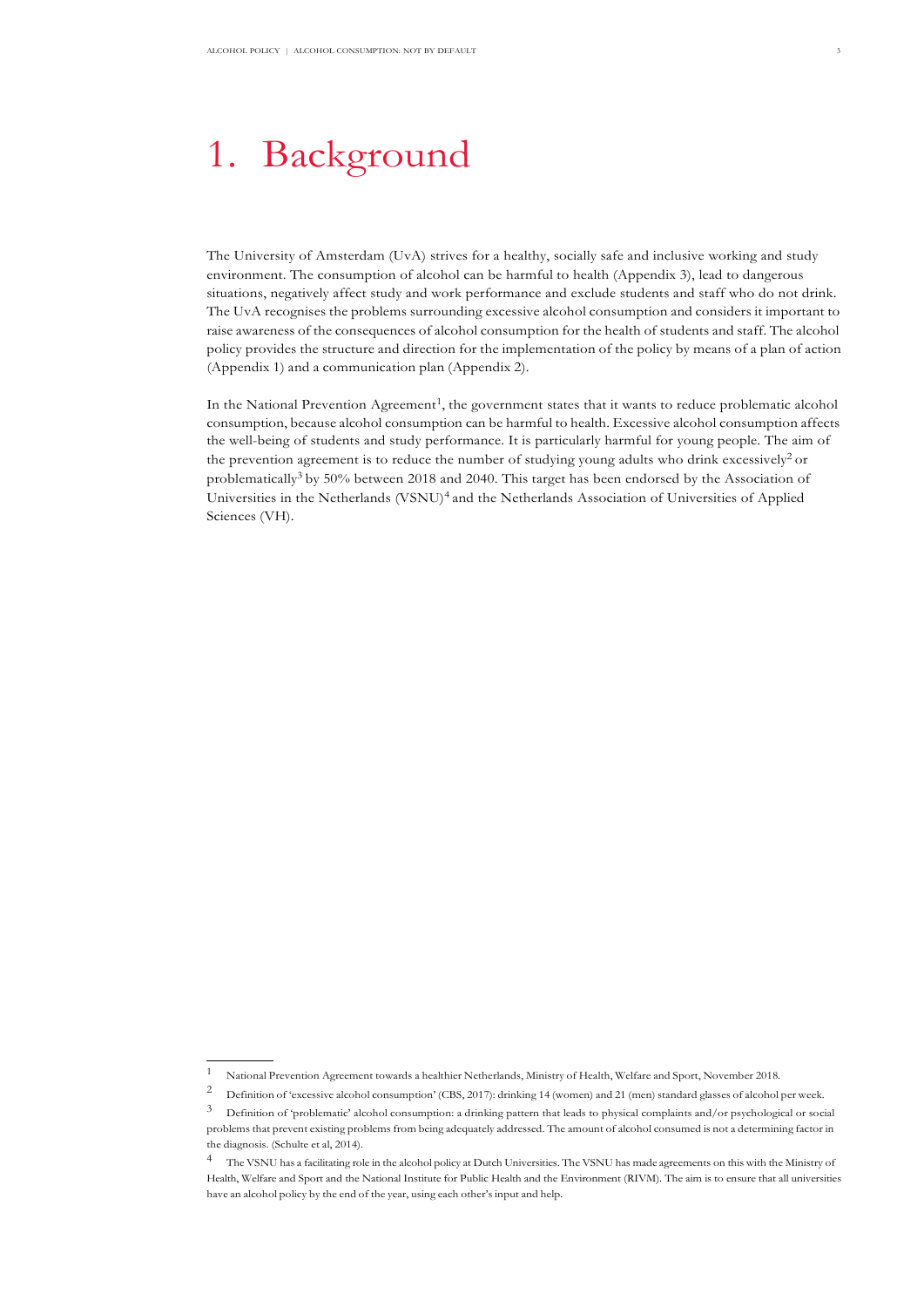### <span id="page-4-0"></span>2. Scope

The alcohol policy follows the legal framework (Appendix 5) and applies to both staff and students of the UvA who consume alcoholic beverages. Despite the fact that the problems differ between staff and students, it was decided not to prepare a different policy for these groups. The study, student and sports associations are part of the policy. The UvA is linked to the associations through subsidies (administrative body membership grants) and has the possibility to impose conditions on the associations, for example through the code of conduct and the Alcohol & Social Safety Covenant. Covenants will also be concluded with the study associations over time <sup>5</sup>. Any excesses in alcohol consumption may harm the image of the UvA.

The alcohol policy does not apply to:

- Staff and students of the UvA who are abroad because of their work or their study programme at the UvA.
	- Explanation: This depends on local laws and regulations.
- Student accommodation Explanation: The UvA has no responsibility or duty of care with regard to students in private situations in student accommodation <sup>6</sup>.
- Controlled alcohol consumption by trial subjects in the context of scientific research. Explanation: These studies must be submitted to the faculty's ethics committee for approval prior to the research.

<sup>5</sup> This covenant is particularly intended to increase students' sense of responsibility towards each other in terms of alcohol consumption. In addition, the covenant should contribute to raising awareness of the effects of (excessive) alcohol consumption.

<sup>6</sup> AUC student accommodation ('dorms') falls under DUWO, and the AUC has no formal/legal responsibility or duty of care. The AUC has a Social Code of Conduct that deals with behaviour in both academic buildings and student accommodation. This concerns behaviour or actions that threaten the safety/well-being of the AUC community ('inappropriate social conduct is ultimately at the discretion of the Dean, but includes any behaviour or action that seriously threatens the physical, psychological, or social well-being or the experienced safety of a student or any other member of the AUC community').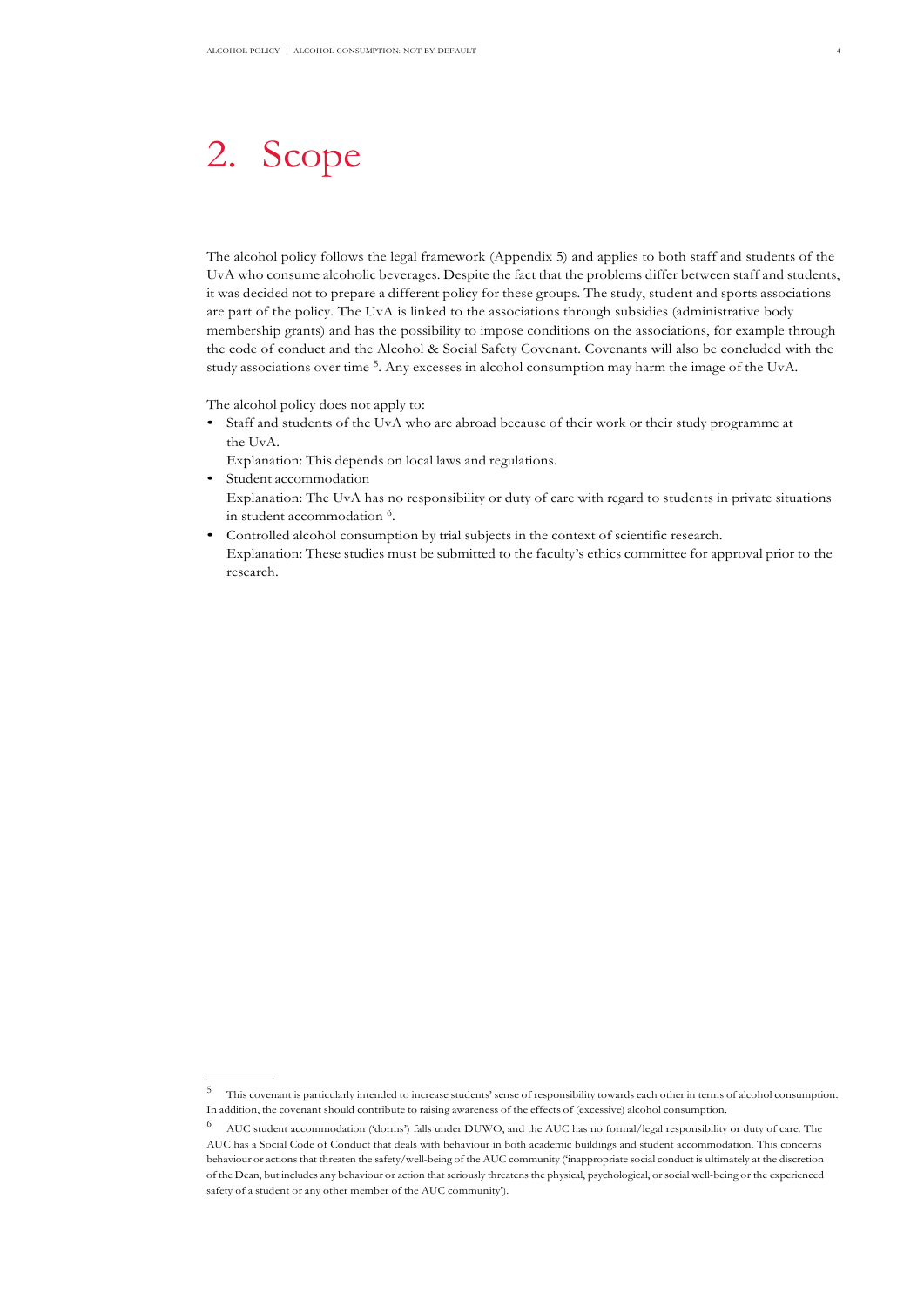## <span id="page-5-0"></span>3. Current situation and existing measures

There are several catering establishments on the UvA premises where alcoholic beverages are sold. An overview of catering establishments where alcohol is served is included in Appendix 4. There are also a large number of events where alcohol is served to staff, students and guests, visitors and other third parties. Alcohol is served at receptions, events, team lunches, team dinners and other social activities. Students can also consume alcohol at meetings of student, study and sports associations.

In order to make alcohol consumption less common and reduce excessive and problematic alcohol consumption, the following measures are already in place:

#### **House rules and code of conduct**

The *UvA-wide framework for house rules and the code of conduct for buildings, facilities and grounds of the*  UvA, dated 30 September 2015<sup>7</sup>, states that the use and trading of tobacco, alcohol and drugs is not permitted. Exceptions to the consumption of alcohol may be made in designated areas and for certain activities. In consultation with the municipality and the police, signs prohibiting the consumption of alcoholic beverages have been placed at the REC. These signs have been placed to prevent annoyance caused by excessive alcohol consumption and to make it possible to call people to account.

#### **Code of Conduct and Covenant on Alcohol and Social Safety for Student Associations**

The use of alcohol during the promotional and introductory period of student associations is included in the Code of Conduct (Appendix 6). To promote the smooth running of the introductory period of the student associations and to prevent problems, a code of conduct is signed annually. The Code of Conduct is an agreement between the Executive Boards of the UvA, AUAS and VU Amsterdam and the Amsterdam Chamber of Associations (AKvV) and its 24 member associations. The board or senate of the student and sports association is responsible for enforcing the aforementioned rules on alcohol for prospective members. The board or senate is also responsible for a restrictive alcohol policy during the introductory period of the members of the introductory period committee, its subcommittees, the boards of debating societies and the other members of the association. In addition, the AKvV has the student associations sign an annual alcohol covenant (Appendix 7).

#### **Introduction week**

During the introduction week, alcohol consumption is not allowed before 17:00 hours and students wear a digital wristband linked to their name, age, etc. When ordering, the wristband is scanned and the bar immediately knows the person's age and whether there is sufficient balance. In addition, the participants aged 18+ always wear a separate colour-coded wristband, so that at external venues (Paradiso, Melkweg) the people behind the bar also know whether someone is 18+. Furthermore, during the introduction week, light-hearted campaigns are organised for first-year students at different times in association with Jellinek to create awareness of excessive alcohol consumption.

See website UvA.nl: [https://www.uva.nl/shared-content/studentensites/uva-studentensite/nl/az/huis-en-gedragsregels/huis-en](https://www.uva.nl/shared-content/studentensites/uva-studentensite/nl/az/huis-en-gedragsregels/huis-en-gedragsregels.html)[gedragsregels.html T](https://www.uva.nl/shared-content/studentensites/uva-studentensite/nl/az/huis-en-gedragsregels/huis-en-gedragsregels.html)he Faculty of Sciences has the additional rule that no alcohol may be consumed in the faculty's buildings until 17:00 hours.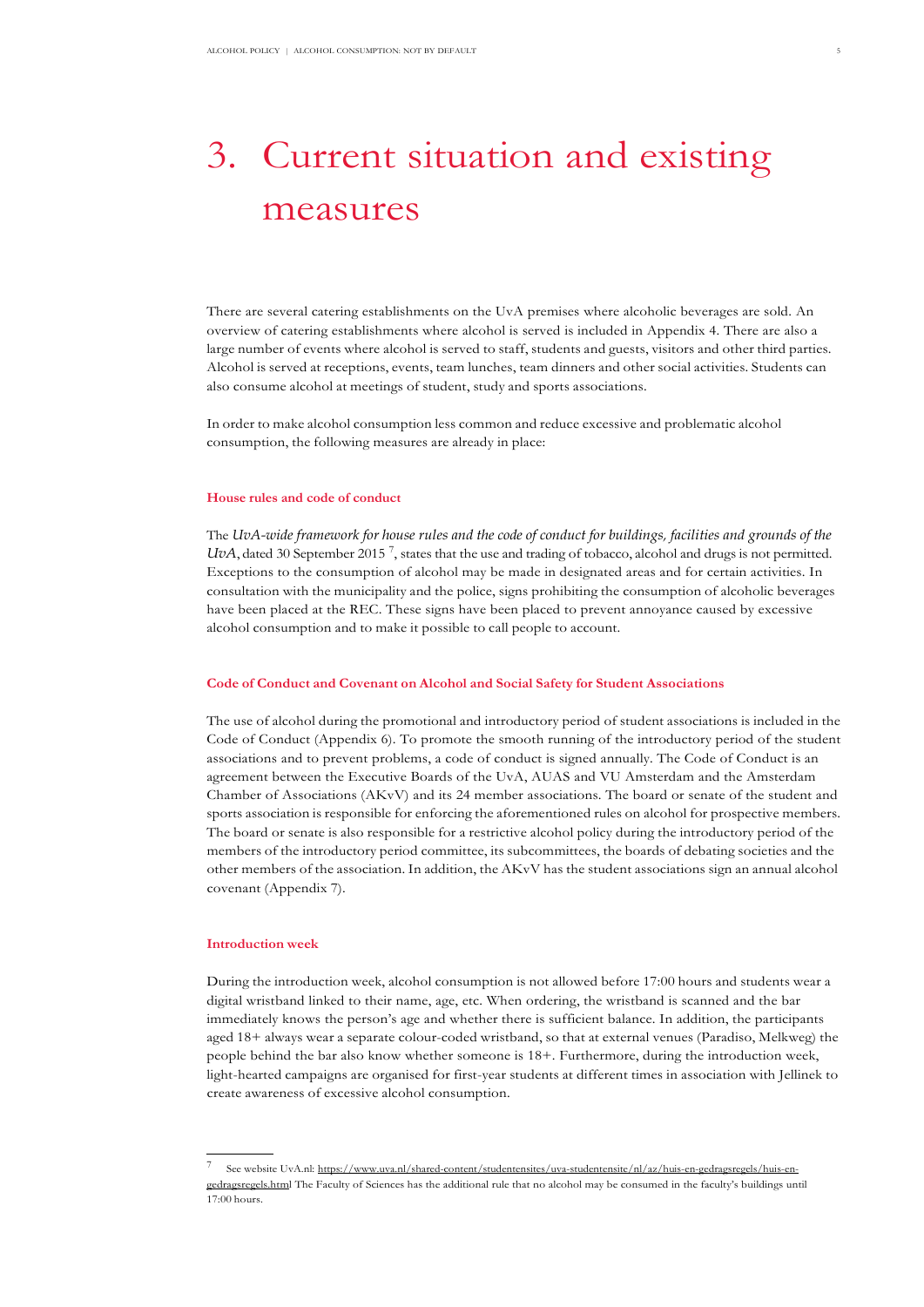# <span id="page-6-0"></span>4. Objective and additional measures

The objective of the alcohol policy in 2021 is to make the use of alcohol less of a given  $8$  and to reduce excessive and problematic alcohol consumption by:

- Increasing awareness of the effects of (excessive/ problematic) alcohol consumption and creating an open culture of discussion about the use of alcohol;
- Taking responsibility for each other in the case of excessive/problematic alcohol consumption.
- Offering non-alcoholic drinks more explicitly and thereby breaking drinking habits;
- Making available information for support to students or staff who are affected by excessive/problematic alcohol consumption.

The following additional measures are needed to achieve this objective:

#### **Prevention and awareness**

- Ensuring that the alcohol policy is easy to find and view online.
- Ensuring that relevant target groups have knowledge about the existence and content of the alcohol policy.
- Raising awareness of what excessive/problematic alcohol consumption is.
- Raising awareness of the consequences of (excessive/problematic) alcohol consumption.
- Ensuring that relevant target groups are aware that help is available for problematic alcohol consumption at the UvA and where this is available.
- Generating more awareness of the UvA's attitude to alcohol: alcohol consumption is not essential.

#### **Rules and agreements**

- Expanding the UvA's house rules and code of conduct on alcohol consumption in the buildings and on the grounds for which the UvA is responsible.
- The faculties will ensure that a covenant is signed with the study associations <sup>9</sup> .
- The caterers actively apply nudging of non-alcoholic beverages. Nudging is a strategy for guiding the user's choice into the desired direction of non-alcoholic beverages.

#### **Support**

Ensuring that the head of department, the student counsellor, the student adviser, the supervisor and the director can identify problematic alcohol consumption at an early stage, have the tools to discuss alcohol consumption and know that help is available and where it can be found.

<sup>8</sup> Also bearing in mind teetotallers and staff or students who do not drink alcohol for ideological, social or health reasons.

<sup>&</sup>lt;sup>9</sup> This covenant is particularly intended to increase the students' sense of responsibility towards each other when consuming alcohol. In addition, the covenant should contribute to raising awareness of the effects of (excessive) alcohol consumption.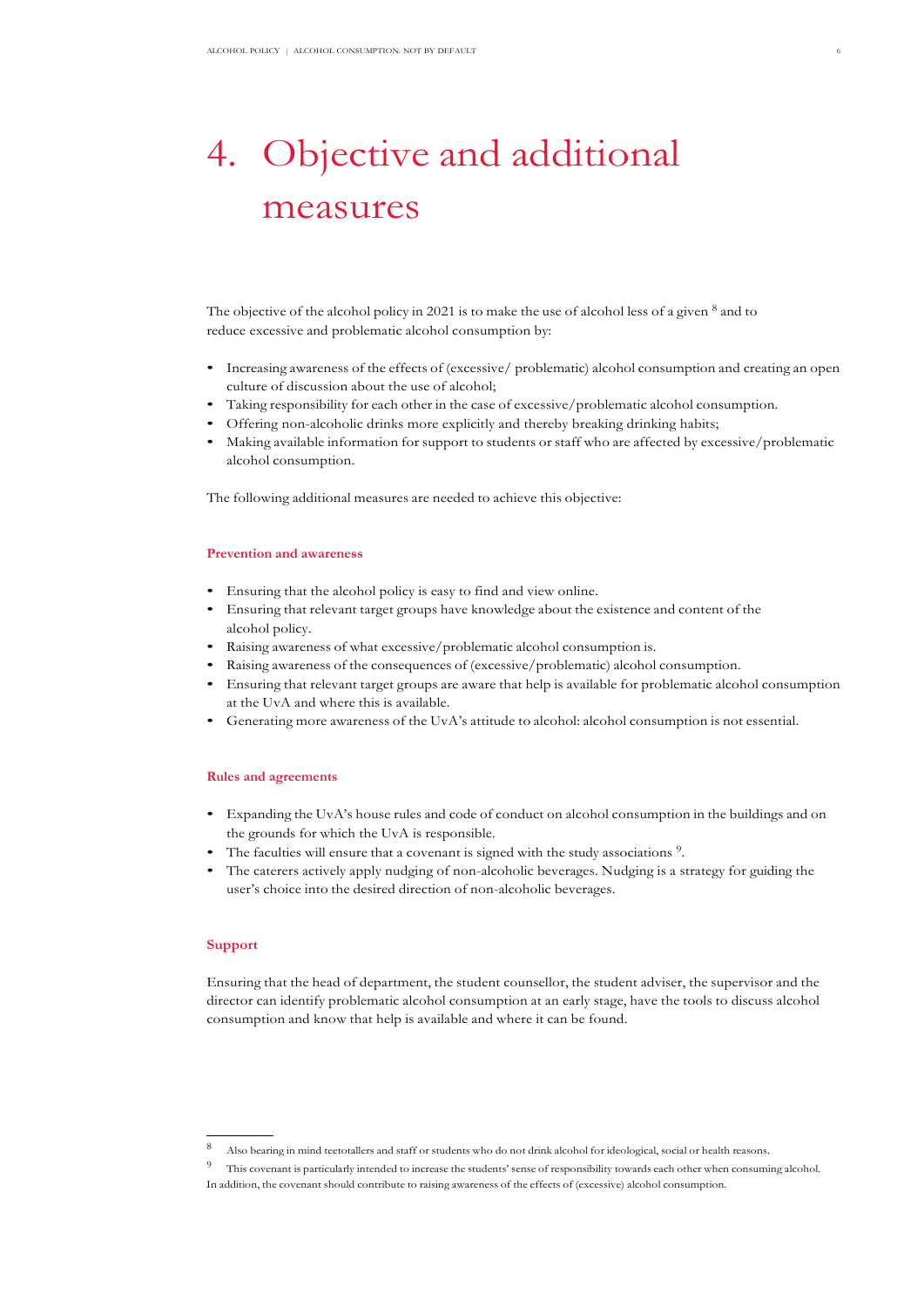#### **Supervision and enforcement**

Strengthening the supervision of the house rules and code of conduct on alcohol consumption by building managers, reception staff and security. The security department ensures that the person or persons concerned are called to account.

Appendix 1 contains the plan of action with the measures to be taken and who is responsible for its implementation.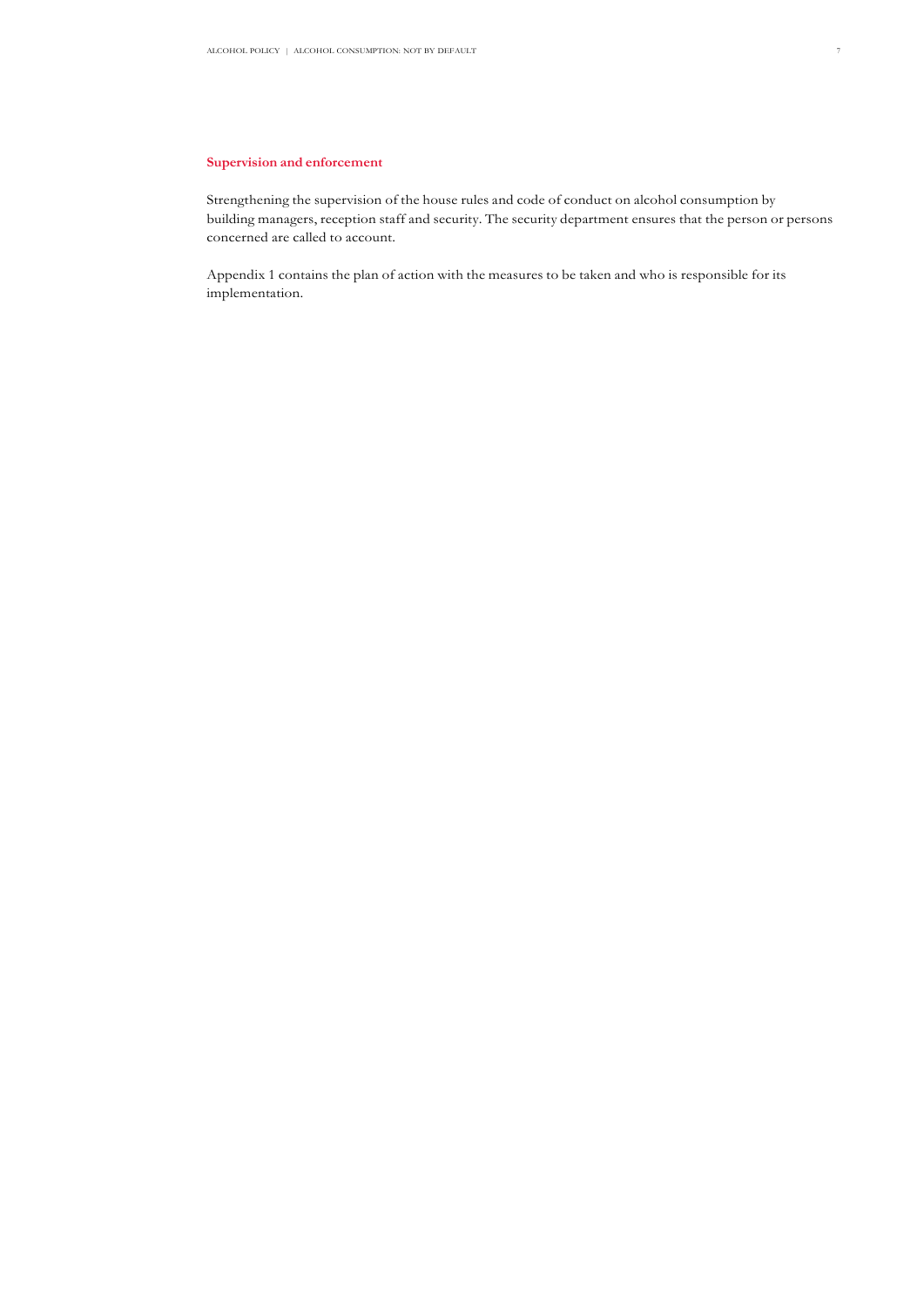### <span id="page-8-0"></span>5. Responsibilities

#### **Executive Board**

The Executive Board holds final responsibility for the alcohol policy. Every year, the Executive Board, together with the AUAS, VU Amsterdam and the Amsterdam Chamber of Associations (AKvV) and its member associations sign the code of conduct for the promotional and introductory period of student associations.

#### **Heads of department**

Heads of department can signal excessive alcohol consumption among staff if it causes a problem or puts a strain on the quality of work, teaching or research. For this purpose, they must be able to recognise the signs of alcohol consumption. The head of department can seek advice from the occupational health and safety service in case of problematic use or refer to the occupational health and safety service for assistance.

#### **Faculties and services**

The faculties and services contribute actively by increasing awareness among students about the use of alcohol and by supporting the application of nudging.

#### **Student counsellors, study advisers and supervisors**

Student counsellors, study advisers and supervisors have an important role in giving guidance to students. They can pick up on any signs of problems at an early stage, raise these problems and refer students to help from addiction services. The regional prevention department of addiction care can play a role in the additional training of staff who have a lot of contact with students. During the introduction and consultation hours, they can discuss alcohol consumption. In addition, they can ensure that the use of alcohol is put on the agenda of faculties and Academic Affairs.

#### **Facility Services**

FS is responsible for maintaining contact with the catering establishments on and just outside the UvA grounds. FS maintains contacts with the caterers and monitors the contractual agreements, including the availability of alcohol and nudging. FS is responsible for security and the management of the security guards of buildings and can take enforcement action in case of unauthorised and excessive alcohol consumption.

#### **Policy officer for integral safety**

The policy officer for integral safety supports the Executive Board by drawing up, evaluating and adjusting the alcohol policy, is in charge of the measures to be taken from the plan of action and directs the working group.

The alcohol policy is shaped and coordinated by and with the members of the working group. The working group consists of delegates (students and staff) from all faculties, Student Services, Facility Services, the Central Student Council (CSR), the Amsterdam Chamber of Associations (AKvV) and the Student Union Amsterdam (ASVA).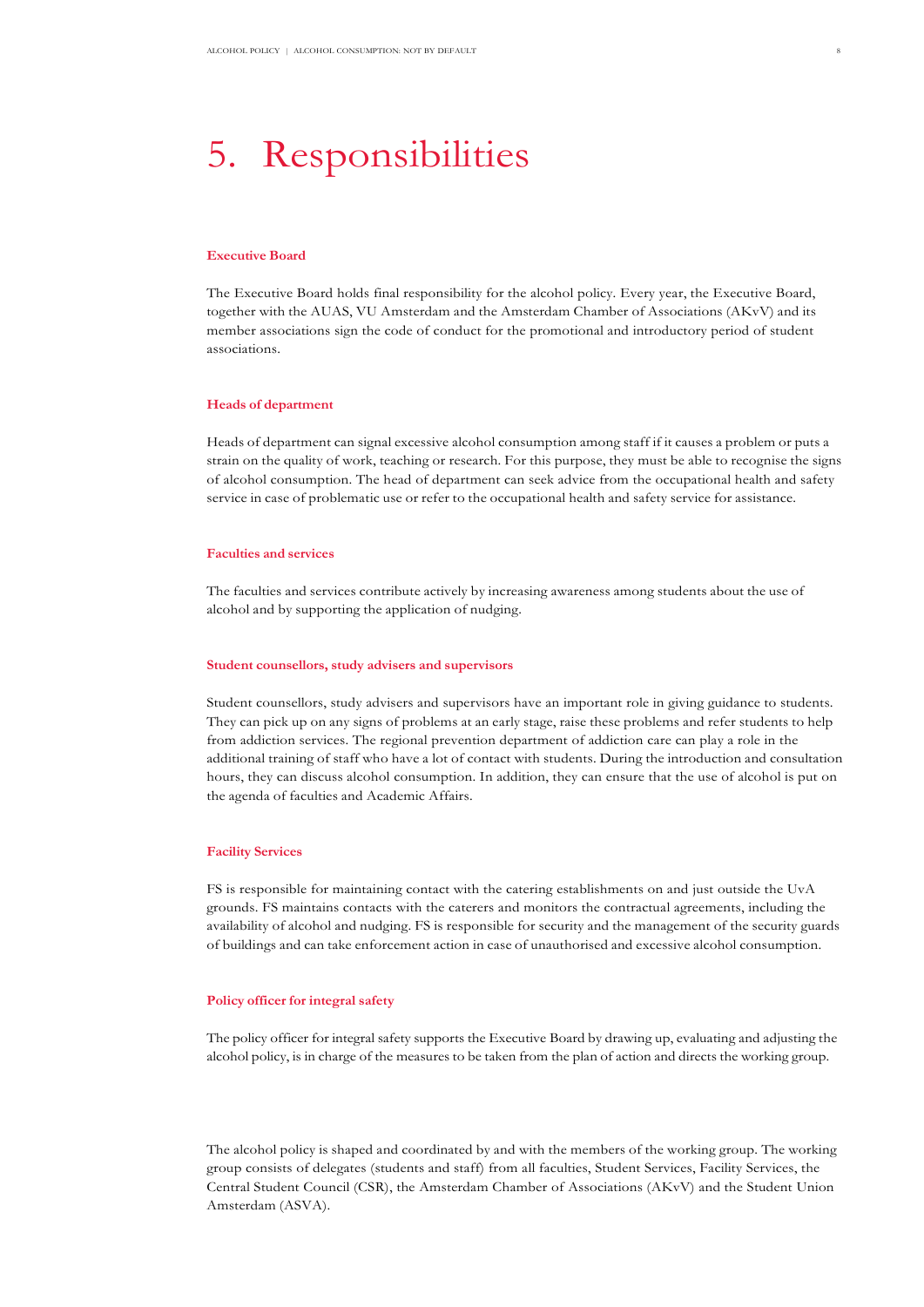#### **Communications Office**

The Communications Office will draw up a communication plan (see Appendix 2) for the duration of one year. This plan is primarily aimed at tackling problematic alcohol consumption and denormalising alcohol consumption. The denormalisation of alcohol consumption is a culture change that will take place slowly and in the background. Until 2040, a new communication plan will be written at regular intervals to work towards the long-term goals of the prevention agreement.

#### **Participation in decision-making**

Participation councils, such as the Central Student Council (CSR), are the appropriate parties to initiate initiatives such as organising a period with no or little alcohol consumption, for example one month before and during examination periods.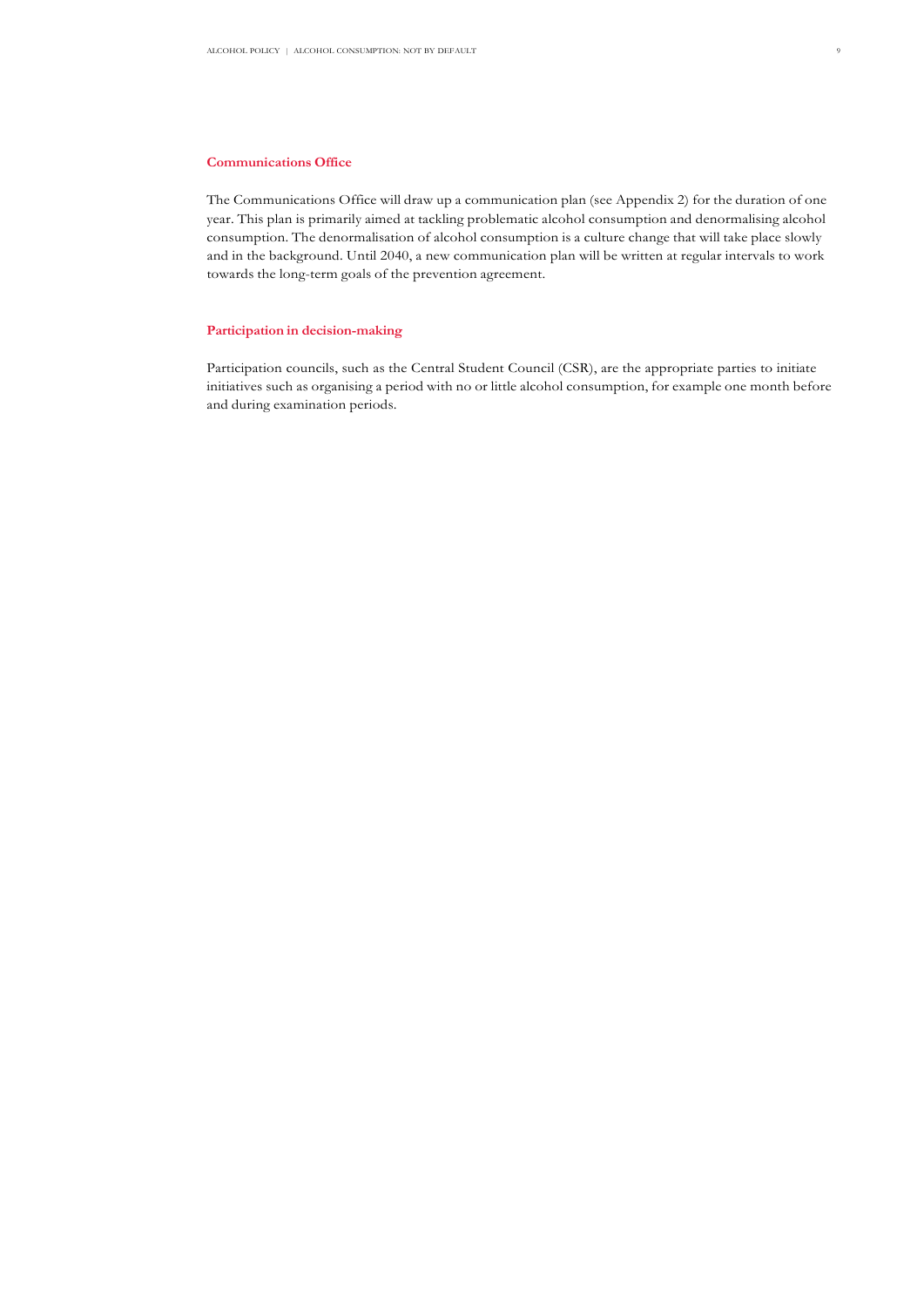### <span id="page-10-0"></span>6. Review and amendment

The alcohol policy is an active document which is reviewed and amended annually so that it remains current and we can work step by step towards the long-term objective of denormalising alcohol consumption.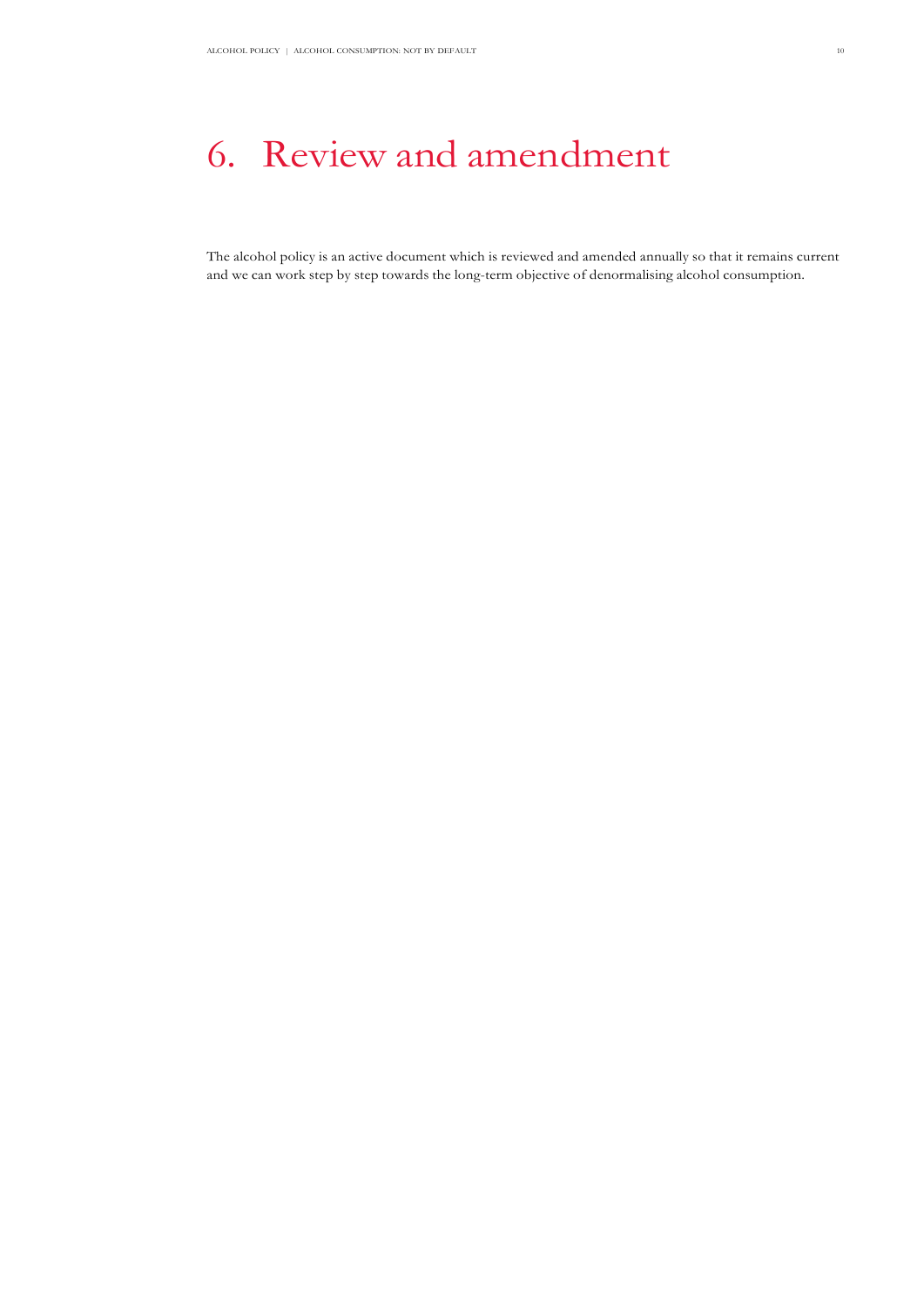# Plan of Action

Appendix 1

<span id="page-11-0"></span>

|          | Result                                                                                                                                                                                                                                                                                                                                                                                                                                                                                                                                                                                                                                                                                                                  | Measures                                                                                                                                                                                                                                                                                                                  | Implementation                                                                                     | Timetable                                      |
|----------|-------------------------------------------------------------------------------------------------------------------------------------------------------------------------------------------------------------------------------------------------------------------------------------------------------------------------------------------------------------------------------------------------------------------------------------------------------------------------------------------------------------------------------------------------------------------------------------------------------------------------------------------------------------------------------------------------------------------------|---------------------------------------------------------------------------------------------------------------------------------------------------------------------------------------------------------------------------------------------------------------------------------------------------------------------------|----------------------------------------------------------------------------------------------------|------------------------------------------------|
| Policy   |                                                                                                                                                                                                                                                                                                                                                                                                                                                                                                                                                                                                                                                                                                                         |                                                                                                                                                                                                                                                                                                                           |                                                                                                    |                                                |
| 1.       | The stakeholders are committed to the<br>alcohol policy with the associated<br>communication and implementation plan.                                                                                                                                                                                                                                                                                                                                                                                                                                                                                                                                                                                                   | • Providing Information and liaising<br>with various internal and external<br>stakeholders<br>• Discussing the alcohol policy in the<br>TFO, BVO and HPO<br>• Submission to the Executive Board<br>for decision-making<br>• Presentation to the participation<br>councils COR and CSR for<br>information and/or approval. | Main buildings and facilities<br>Integral safety policy officer<br>Communications Office           | Q2 2021                                        |
|          | Prevention and awareness                                                                                                                                                                                                                                                                                                                                                                                                                                                                                                                                                                                                                                                                                                |                                                                                                                                                                                                                                                                                                                           |                                                                                                    |                                                |
| 2.       | • The alcohol policy can be easily<br>found and viewed online<br>• There is knowledge of the existence<br>and content of an alcohol policy<br>among relevant target groups<br>There is more awareness of what<br>excessive/problematic alcohol<br>consumption is<br>• There is more awareness of the<br>consequences of (excessive) alcohol<br>consumption<br>• Relevant target groups know that<br>help is available for problematic<br>alcohol consumption at the UvA<br>and where this is available<br>There is more awareness of the UvA's<br>attitude to alcohol: alcohol<br>consumption is not essential<br>• Students and staff take responsibility<br>towards each other for the (excessive)<br>use of alcohol. | Implementation of the communication<br>plan in line with government campaigns:<br>the 'Ik-pas' ('Count me Out') campaign                                                                                                                                                                                                  | Working group<br>Communications Office                                                             | In accordance<br>with<br>communication<br>plan |
|          | <b>Rules and Agreements</b>                                                                                                                                                                                                                                                                                                                                                                                                                                                                                                                                                                                                                                                                                             |                                                                                                                                                                                                                                                                                                                           |                                                                                                    |                                                |
| 3.<br>4. | The UvA has house rules and a code of<br>conduct on alcohol consumption in the<br>buildings and on the grounds for which<br>the UvA is responsible<br>The faculties are responsible for signing                                                                                                                                                                                                                                                                                                                                                                                                                                                                                                                         | Describe the rules of conduct that apply<br>to alcohol consumption for staff, students<br>and visitors in the UvA buildings.<br>Draw up a format for a covenant.                                                                                                                                                          | Working group<br>Communication with Facility<br>Services<br>Communications Office<br>Working group | Q4 2021<br>Q3 2021                             |
|          | a covenant with the study associations <sup>10</sup> .                                                                                                                                                                                                                                                                                                                                                                                                                                                                                                                                                                                                                                                                  |                                                                                                                                                                                                                                                                                                                           | Legal Affairs                                                                                      |                                                |

 $^{10}\;$  This covenant is particularly intended to increase the students' sense of responsibility towards each other when consuming alcohol. In addition, the covenant should contribute to raising awareness of the effects of (excessive) alcohol consumption.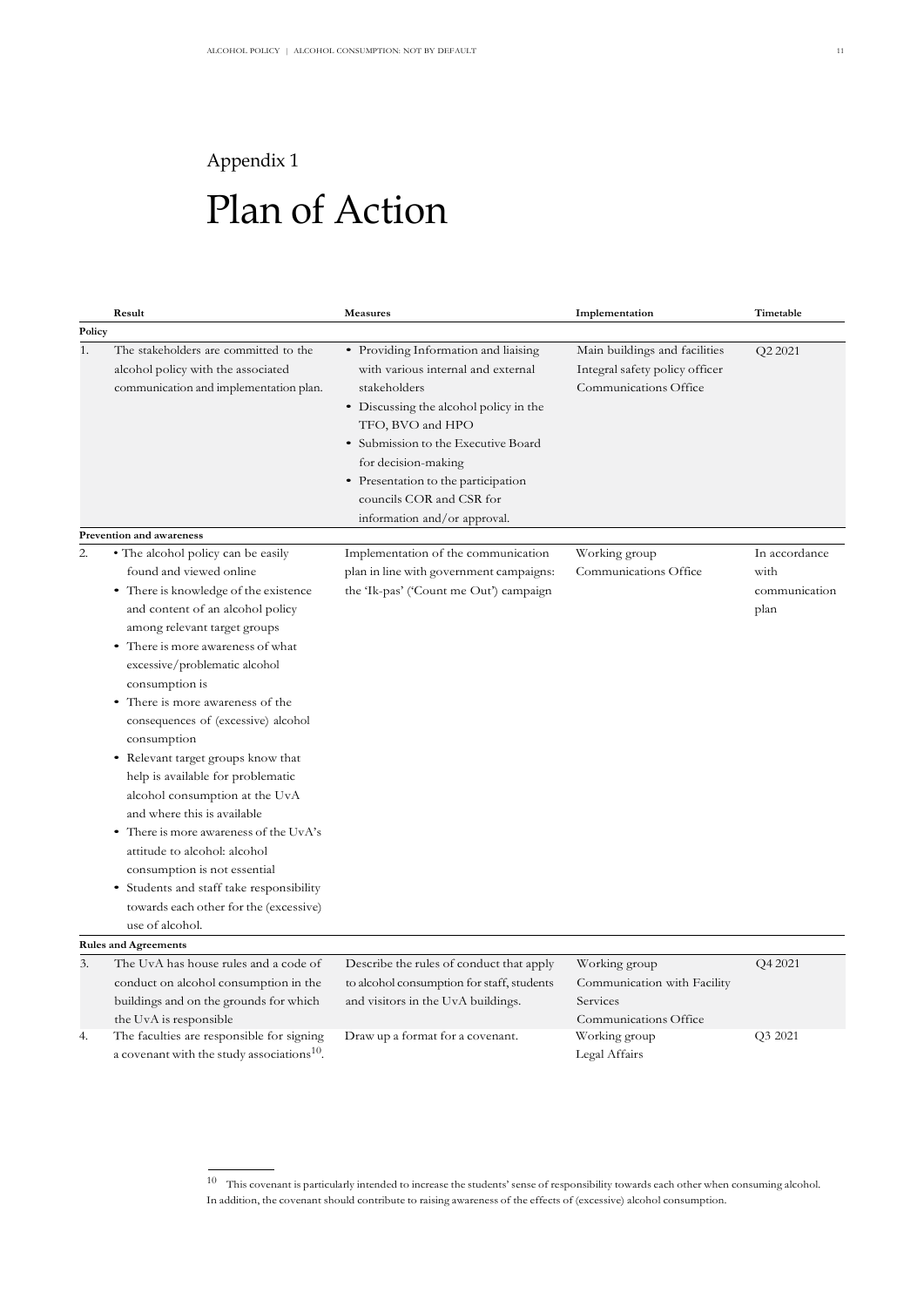| $N^{\circ}$ | Result                                                                                                                                                                                                                                                                                                                                         | <b>Measures</b>                                                                                                                                                                                                                                     | Implementation                                                    | Timetable  |
|-------------|------------------------------------------------------------------------------------------------------------------------------------------------------------------------------------------------------------------------------------------------------------------------------------------------------------------------------------------------|-----------------------------------------------------------------------------------------------------------------------------------------------------------------------------------------------------------------------------------------------------|-------------------------------------------------------------------|------------|
|             | <b>Rules and Agreements</b>                                                                                                                                                                                                                                                                                                                    |                                                                                                                                                                                                                                                     |                                                                   |            |
| 5.          | The caterers actively apply nudging of<br>non-alcoholic beverages. Nudging is a<br>strategy for guiding the user's choice<br>into the desired direction of non-<br>alcoholic beverages.                                                                                                                                                        | Develop a strategy for this In<br>consultation with the caterers and an<br>expert from Ascor.                                                                                                                                                       | <b>Facility Services</b><br>Communications Office                 | Q2-Q3 2021 |
| Support     |                                                                                                                                                                                                                                                                                                                                                |                                                                                                                                                                                                                                                     |                                                                   |            |
| 6.          | The head of department, student<br>counsellor, student adviser, supervisor,<br>lecturers, confidential adviser and<br>director are able to identify problematic<br>alcohol consumption at an early stage,<br>have the tools (e.g. protocol) to discuss<br>alcohol consumption and know that<br>help is available and where it can be<br>found. | With the input of Jellinek and the<br>Trimbos Institute, inform these people<br>about recognising alcohol problems and<br>the options to get help. In doing so, link<br>up with the interventions from the<br>Social Safety steering group.         | Working group<br>HRM adviser<br>Communications Office<br>Jellinek | Q3 2021    |
|             | Supervision and enforcement                                                                                                                                                                                                                                                                                                                    |                                                                                                                                                                                                                                                     |                                                                   |            |
| 7.          | Strengthening the supervision by the<br>building managers and reception staff<br>and safeguarding the house rules and<br>code of conduct on alcohol<br>consumption. The security department<br>ensures that the person or persons<br>concerned are called to account.                                                                          | In case of a breach of the house rules on<br>alcohol consumption, building managers<br>and reception staff who observe this will<br>inform the security department. The<br>security guards are assigned this task by<br>the party instructing them. | <b>Facility Services</b>                                          | 2022       |
|             | Research into behaviour/opinion in relation to alcohol consumption                                                                                                                                                                                                                                                                             |                                                                                                                                                                                                                                                     |                                                                   |            |
| 8.          | Exploring to what extent it is possible<br>to conduct (scientific) research into the<br>opinions and conduct of students in<br>relation to alcohol consumption                                                                                                                                                                                 | Enter into a discussion with the initiators<br>of the UvA panel, the Behavioural Science<br>Lab etc.                                                                                                                                                | Integral safety policy officer                                    | Q2-Q3 2021 |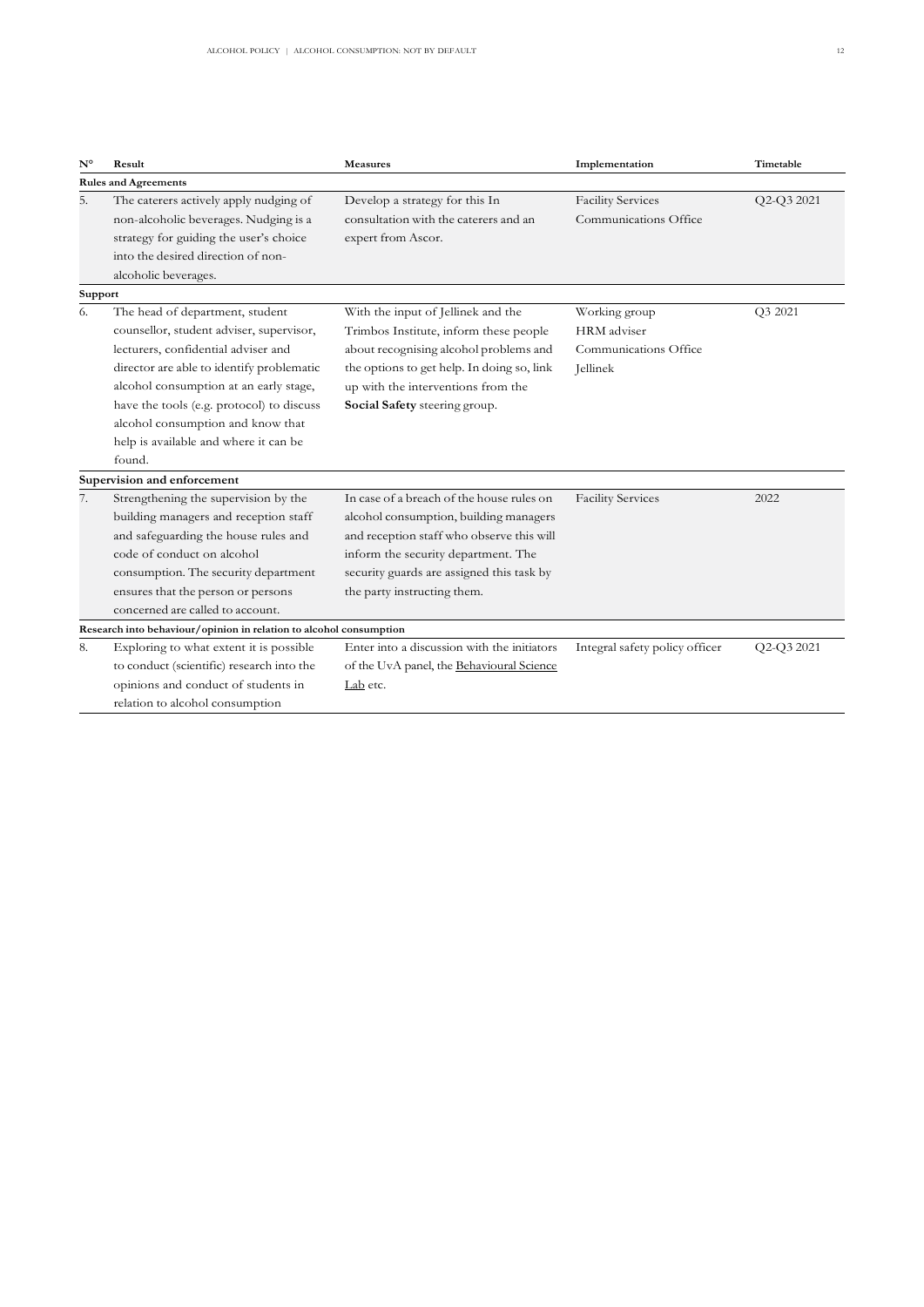### <span id="page-13-0"></span>Appendix 2 Communication Plan

The advice on the means of communication, messages, images and notices has been prepared by the Internal Communications Team of the Communications Office. In addition to an alcohol and smoking policy, a drugs policy and a project on addiction in general will elaborated in the future. For this reason, this communication plan does not put any great emphasise on communication about addiction (or help with addiction), although addiction is included as a component.

#### **Related projects/themes at the UvA**

Student Welfare, Vitality, Healthy and Safe Working, Addictions (alcohol and drugs), Diversity and the UvA Health Week.

#### **Communication strategy**

The alcohol policy does not consist of imposing bans, but of giving advice and using cues such as nudging. For this reason, we will not impose bans in the communication plan either, but we will focus on the transfer of knowledge about the content of the alcohol policy, denormalising alcohol consumption by creating an open culture of discussion and making information available for counselling in case of excessive or problematic use.

#### **Stakeholders**

These are all stakeholders who, in turn, can also be a target group. We distinguish between internal, external and implementing stakeholders. Implementing stakeholders may overlap with internal and external stakeholders. The reason for specifying this group is that this group should not only be aware of the alcohol policy but should also implement it. This group should therefore be involved at an early stage in order to prepare for the implementation of the policy.

| <b>Internal stakeholders</b>        | <b>External stakeholders</b>        | Implementing stakeholders           |
|-------------------------------------|-------------------------------------|-------------------------------------|
| • Caterers                          | • Caterers                          | • Building management               |
| • Faculties                         | • Other visitors to the UvA campus  | • Security                          |
| • Services                          | • Independent businesses located on | • Caterers                          |
| • Heads of department               | the UvA campuses (supermarkets,     | • Head of Operational Management    |
| • Student associations (AKvV)       | catering, etc.)                     | • Heads of Communication            |
| • Study associations (ASVA)         | $\bullet$ VSNU                      | • Other heads of department         |
| • Executive Board                   | • People living near campuses       | • CREA / director of CREA           |
| • Participation in decision-making: | • Municipality of Amsterdam, Centre | • Student counsellors               |
| CSR, FSR, COR, GOR and FOR          | and East city districts             | • Study advisers                    |
| • Facility Services                 | • Security companies                | • Supervisors                       |
| • Introduction week                 | • Suppliers                         | • P&O advisers                      |
| $\bullet$ USC                       | • Affiliated institutions: AUAS, VU | • Health and safety coordinators    |
| • Introduction week                 | Amsterdam and VSNU                  | • Student associations              |
| • Beadle                            | • Media / the press                 | • Study associations                |
| • Building management               |                                     | $\bullet$ CSR                       |
| • Security                          |                                     | • Facility Services (Communication, |
| • Spui $25$                         |                                     | Events, Environmental Management,   |
| • AAC (Amsterdam Academic Club)     |                                     | Accommodation and Building          |
|                                     |                                     | Facilities)                         |
|                                     |                                     | • UvA Conferences & Events          |
|                                     |                                     | • Independent businesses on UvA     |

campuses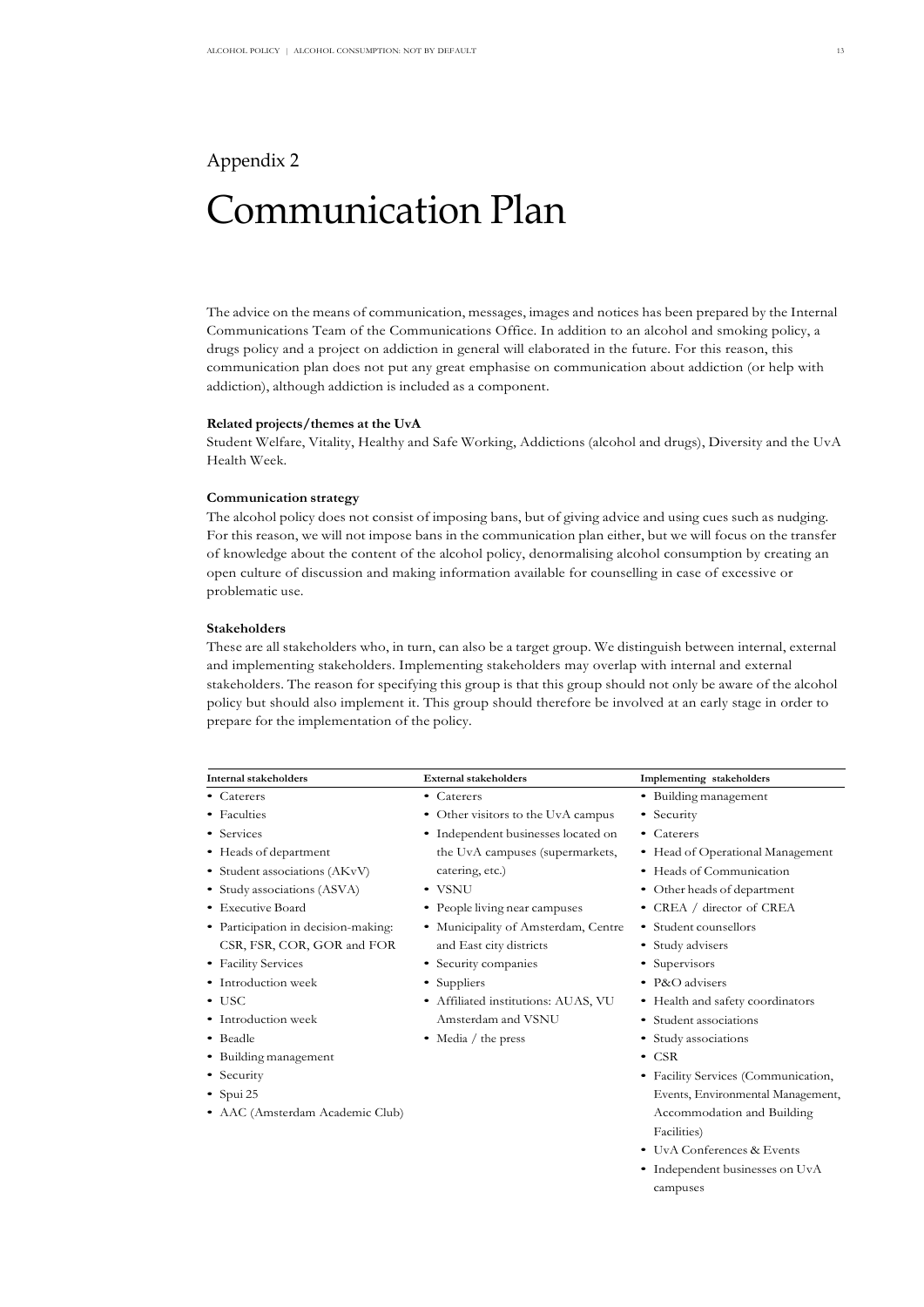| Internal stakeholders | <b>External stakeholders</b> | <b>Implementing stakeholders</b> |
|-----------------------|------------------------------|----------------------------------|
|                       |                              | • Beadle                         |
|                       |                              | • USC / director of USC          |
|                       |                              | • Introduction Week Foundation   |
|                       |                              | • Spui $25$                      |
|                       |                              | • AAC (Amsterdam Academic Club)  |

#### **Communication objectives**

This communication plan describes how the Communications Office communicates to internal and external stakeholders in the period from March 2021 to January 2022. This plan will remain an active document which can be amended throughout its term. Until 2040, a new communication plan will be drawn up every other year or every number of years to work towards the long-term goals.

Therefore, not all the objectives in this plan need to be achieved in one year. Due to the increased awareness of the effects of alcohol and the denormalisation of alcohol consumption, we have already reduced our drinking considerably as a society since the 1970s. It is expected that this trend will continue and that alcohol consumption will decrease more and more in the coming years. The primary focus at the moment is on two things: communication about (problematic and excessive) alcohol consumption and the further denormalisation of alcohol consumption. The latter is a long-term objective and therefore takes place more in the background.

#### *UvA-wide objectives*

- The alcohol policy can be easily found and viewed online
- There is knowledge of the existence and content of an alcohol policy among relevant target groups
- There is more awareness of what excessive/problematic alcohol consumption is
- There is more awareness of the consequences of (excessive) alcohol consumption
- Relevant target groups know there is help available for problematic alcohol consumption at the UvA and where it is available
- There is more awareness of the UvA's attitude to alcohol: alcohol consumption is not essential
- Students and staff take responsibility towards each other for the (excessive) use of alcohol.

#### *Additional objectives of each department*

Implementing stakeholders:

- Know and support the alcohol policy and their role in fulfilling it.
- Implement the alcohol policy

#### Faculties:

- Are aware of the alcohol policy and its implications for their own work
- Clearly communicate the alcohol policy, including how to get help in case of problematic use

#### Heads of department:

• Can identify excessive alcohol consumption among staff, discuss this with them and refer the relevant member of staff to the occupational health and safety service if necessary

Student counsellors, study advisers and supervisors:

- Can identify excessive alcohol consumption in students, discuss it with them and refer the relevant student to addiction services
- Have the tools to discuss alcohol consumption during the introduction and consultation hours

#### Students:

• Know where they can find help and tips on how to raise alcohol issues with fellow students (peer-to-peer discussion)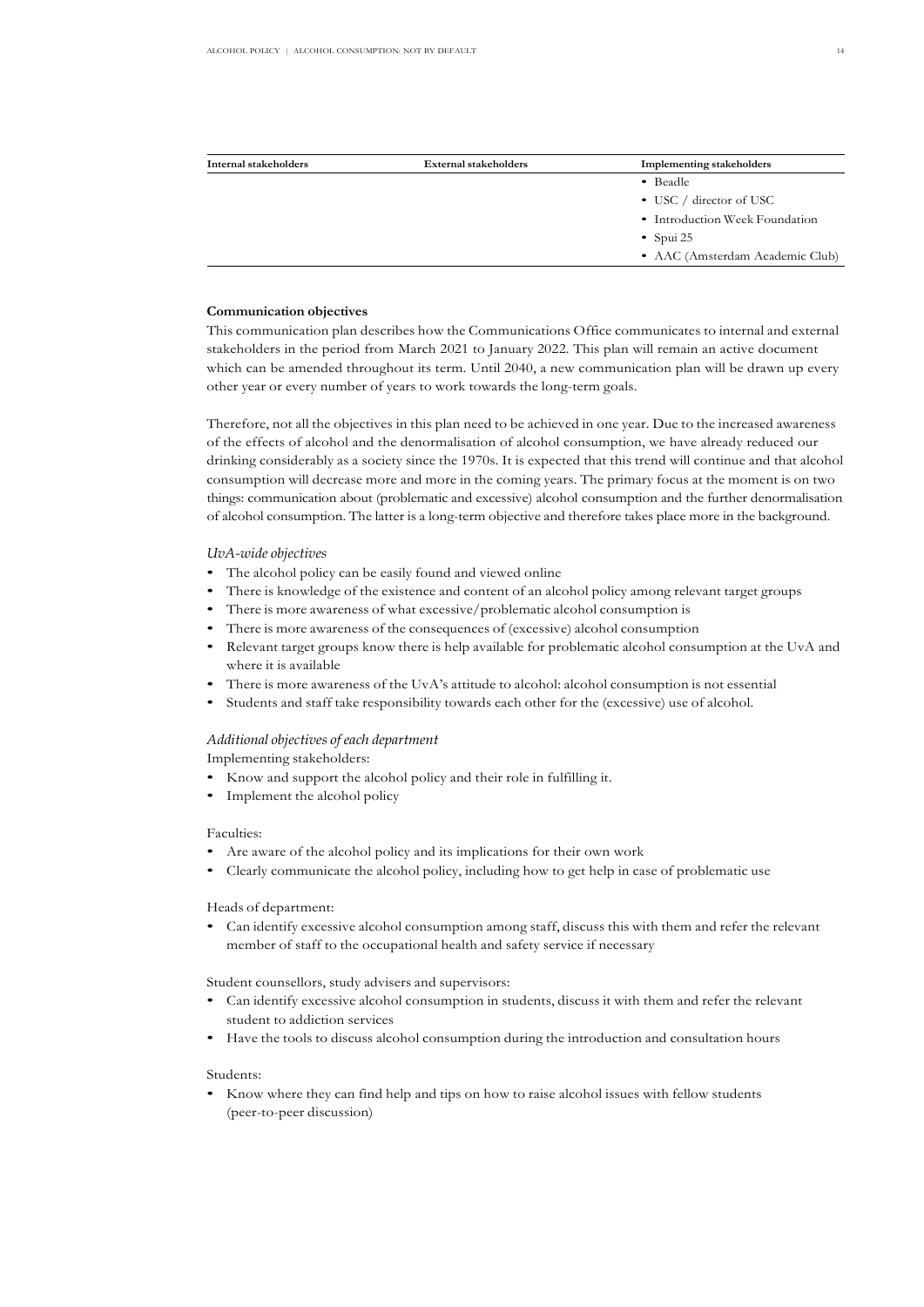#### Staff:

- Know where they can find help and tips on how to raise alcohol issues with colleagues peer-to-peer discussion)
- Understand the impact of the alcohol policy on events, promotions and meeting for an informal drink
- Recognise the impact that alcohol abuse can have on work performance

Student councils, study and student associations:

• Organise their own initiatives to make students more aware of their alcohol consumption and possible alcohol abuse

#### Criteria:

- All communications are in Dutch and English
- We use the UvA corporate identity
- Attention for diversity in photo material and accessibility of messages
- Engage UvA experts in the field of *nudging*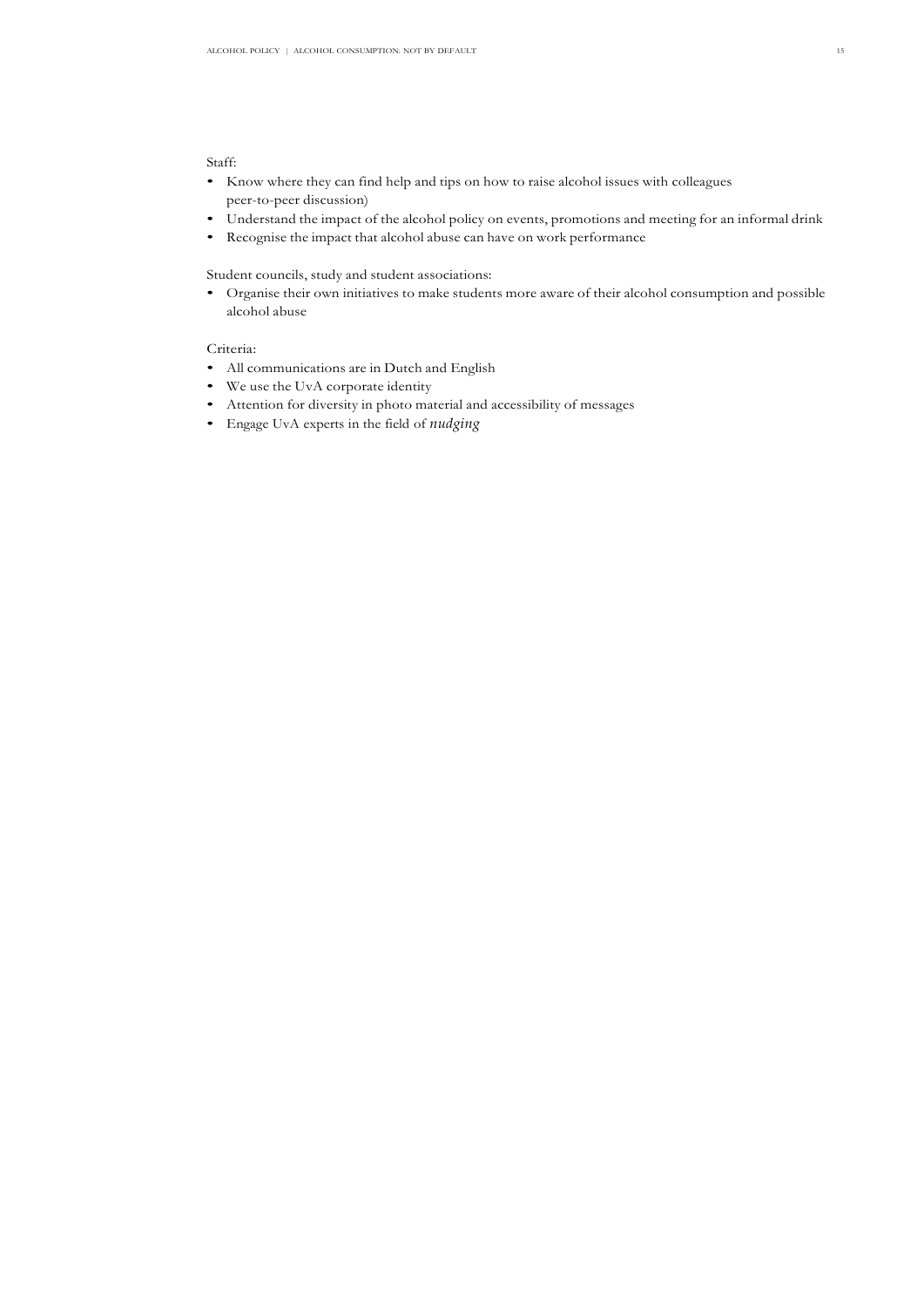#### <span id="page-16-0"></span>Appendix 3

# Figures and risks of excessive alcohol consumption

According to CBS figures, 85% of people aged 18-24 consumed alcohol in 2017. Of all age groups, the prevalence of excessive drinking is highest in the 18-24 age group, with a total of 16% (18- and 19-year-olds 15% and 20-24-year-olds 16%). The prevalence of heavy drinking is also highest in this category, at 19% (18- and 19-year-olds: 21% and 20-24 year olds:  $18\%$ )<sup>11</sup>.

Excessive alcohol consumption poses a risk to the safety and health of staff and students. Of the students in higher education (professional and academic higher education) aged up to 19, 8 to 12% drink excessively: men more than 21 glasses per week and women more than 14 glasses per week. Students in academic higher education have most excessive drinkers: 17%.<sup>12</sup>

A study among more than 5,000 students (professional and academic higher education) in Amsterdam and Zwolle defines 20% of the respondents' drinking behaviour as dangerous and harmful.

For the sake of comparison: 8.2% of adults drank excessively in 2018. Risky alcohol consumption is most common in the 18-29 age group. Even when they have finished their education, a higher percentage of higher educated people continue to drink alcohol regularly: 46.7% of higher educated people drink regularly, compared to 33.4% of lower educated people. It is possible that among those educated at academic higher education level, regular alcohol consumption is socially and culturally accepted to such an extent that it remains part of this group's lifestyle, even after their student days are over.<sup>13</sup>

The risks of excessive alcohol consumption are:

1. General:

- a. Deteriorating health;
- b. Possible alcohol addiction;
- c. Increased risk of aggression or violence;
- d. Increased risk of injury and accidents on the road or at work.

a. Staff:

- a. Reduced safety and poorer quality of work;
- b. Reduction in productivity due to the increase of presenteeism  $^{14}$   $^{15}$ ;

c. Increase in absenteeism due to alcohol consumption: many studies show that excessive alcohol consumption leads to an increase in absenteeism at work . Of those who are absent from work, 16.3% have a psychological complaint, of which 5.3% are due to substance-related conditions such as alcohol and drug abuse  $17$ ..;

d. Deterioration of the atmosphere in the department and the health of staff. As a result, absenteeism due to this cause decreases;

<sup>11</sup> CBS, 2017.

<sup>12</sup> TrimbosInstitute. Alcohol, drugs and tobacco consumption by students, 2019.

<sup>13</sup> Alcohol Expertise Centre, Trimbos Institute, 2019.

<sup>14</sup> Presenteeism means that an employee is present but less productive due to illness.

<sup>15</sup> Employees reported in 2004 that they were 27% less productive on a hangover day. Source: York\_Health\_Economics\_Consortium. The societal cost of alcohol misuse in Scotland for 2007: University of York, 2010.

<sup>16</sup> source: A. Peter and M. Martinic (2011). Alcohol, Work and Productivity Scientific Opinion of the Science Group of the European Alcohol and Health Forum. Brussels European Alcohol and Health Forum.

<sup>17</sup> source: J.K. Hesselink, W. Hooftman & L. Koppes (2012). Sick leave in the Netherlands in 2010 pp. 21–28. Hoofddorp: TNO Quality of Life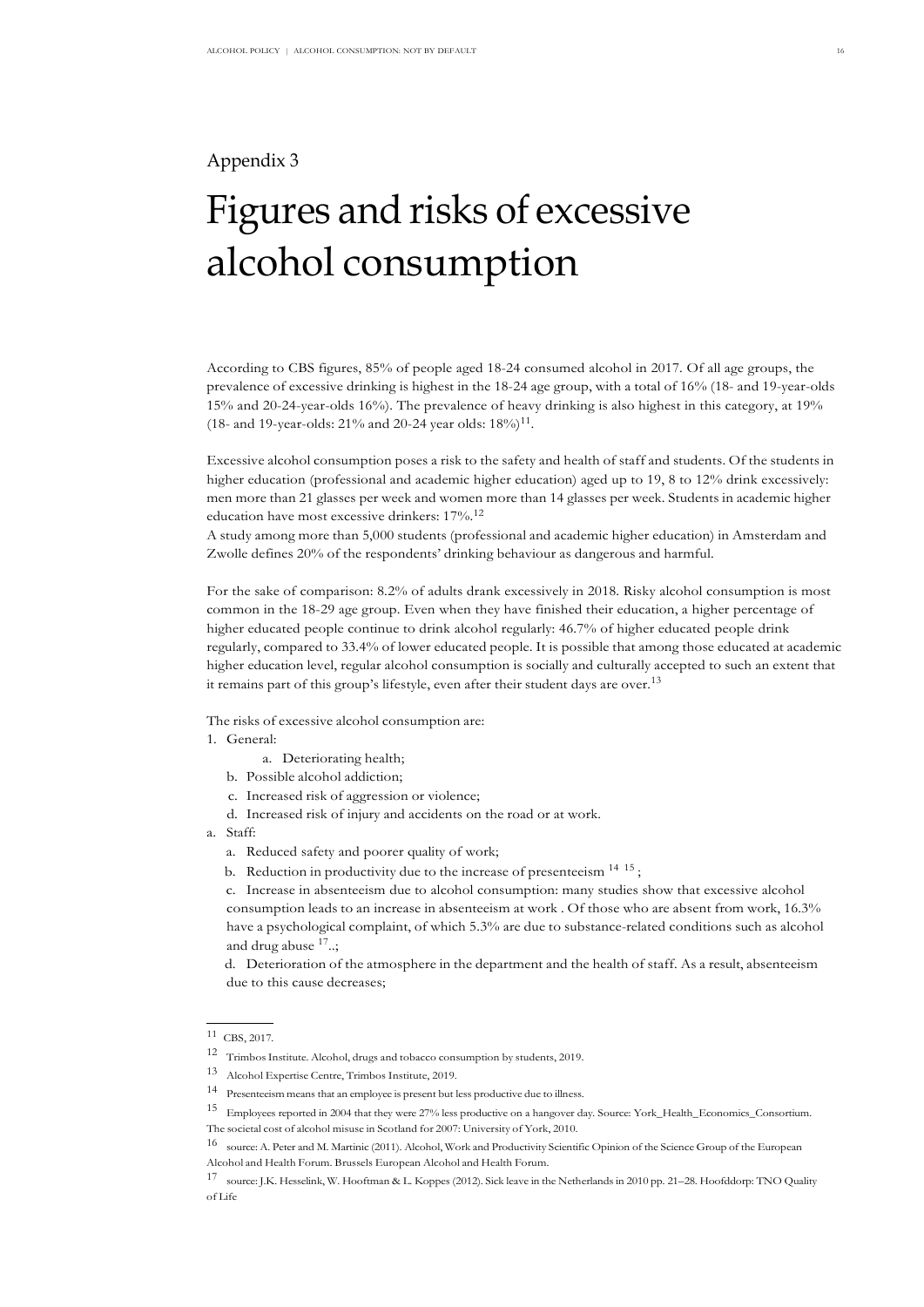- e. Potential damage to the department's reputation: alcohol abuse at work can result in a bad image for the company  $^{18}$  19.
- 3. Students:
	- a. Decrease in study success and building up a student debt;
	- b. Possible damage to their reputation; students go to Amsterdam, the city where 'anything goes'. This is certainly also a concern of parents of foreign students;
	- c. Risk of possible blackouts and long-term dependency and addiction;
	- d. Alcohol can also aggravate or perpetuate stress and many common psychological complaints, such as depression, anxiety and nervousness.

In addition, excessive alcohol can also lead to unprotected sex and unwanted sexual experiences.

<sup>18</sup> source: 6. Ramchand, A. Pomeroy and J. Arkes (2009) The Effects of Substance Use on Workplace Injuries, document OP-247-ADHS Santa Monica/Arlington/Pittsburgh: RAND.

<sup>19</sup> Consider also the damage to the department'simage caused by teachers and/or scientists who are under the influence of alcohol when they are performing their duties.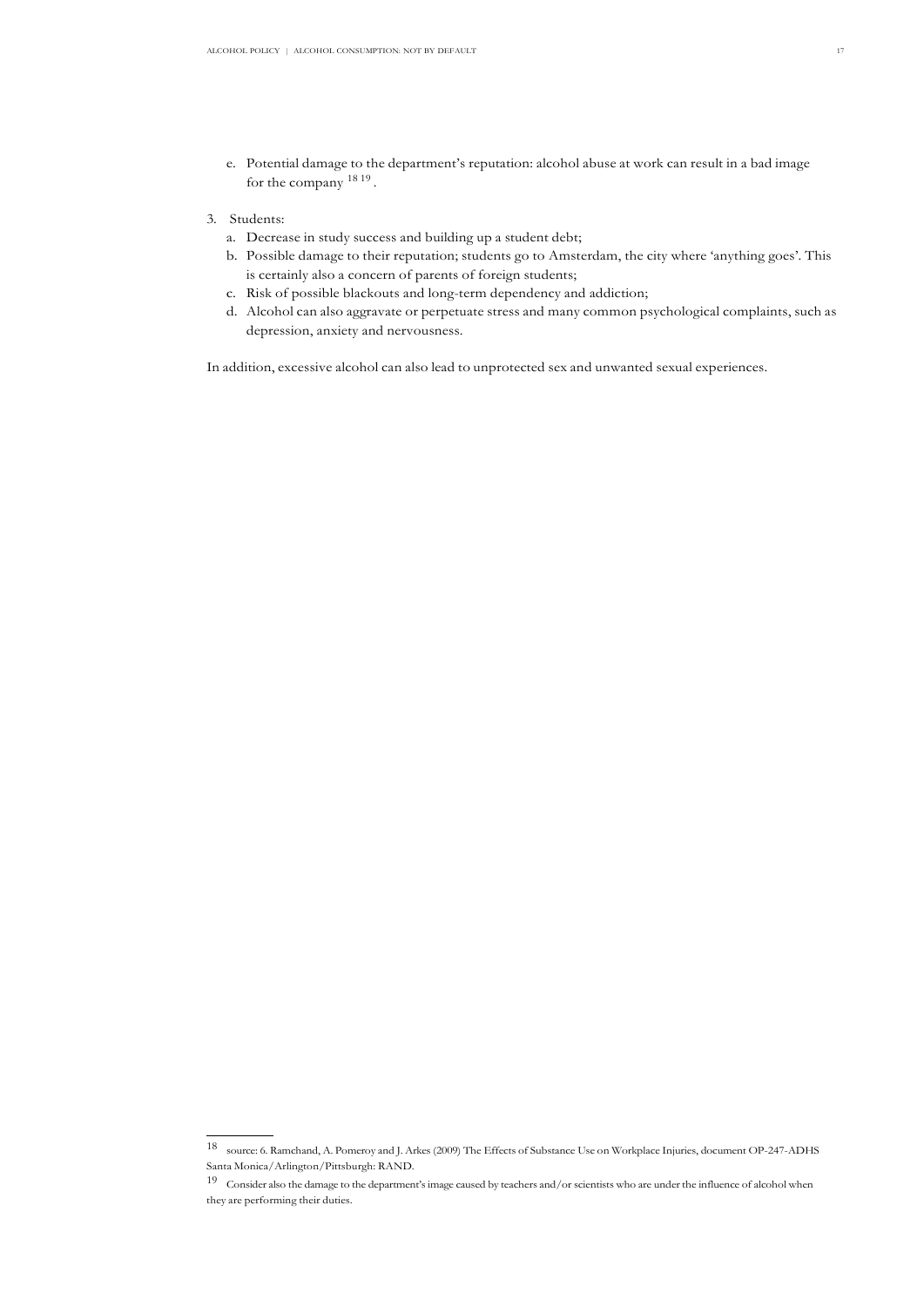#### <span id="page-18-0"></span>Appendix 4

# Overview of catering establishments

In 2021, the locations where alcohol is served on UvA premises are:

- Café de Krater on REC campus
- Amsterdam Academic Club in the University Quarter
- Museumcafé in the University Quarter
- Oerknal at USC (SP)
- Catering facility on REC campus in the basement <sup>20</sup>: vacant, new (external) tenant is being sought (May 2021)
- CREA café on REC campus
- $\bullet$  Lab 42 (SP)
- Cafe Polder (SP)
- Brainwave (SP)

 $20$  The locations in the basement are leased by UvA Holding and are commercial leases. Formally, these locations do not fall under the policy of the UvA. Contact on alcohol policy and cooperation with catering establishments is made through the FS environment managers.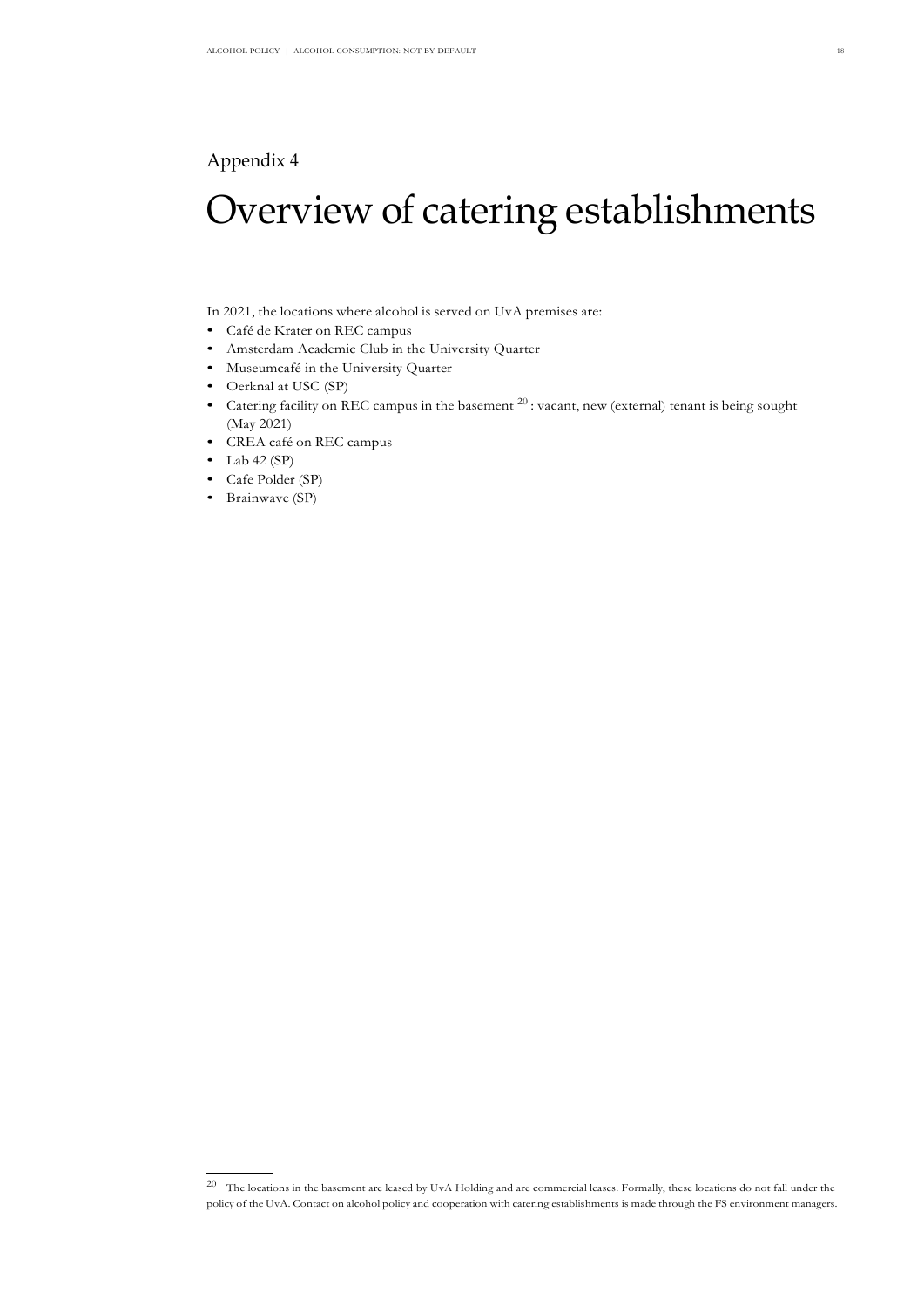### <span id="page-19-0"></span>Appendix 5 Legal framework

Alcohol consumption at work is not prohibited by law. Compulsory alcohol testing is not permitted by law, except in the case of specific professions mentioned in the law.

#### **Licensing and Catering Act (DHW)**

The Licensing and Catering Act (DHW) came into force on 1 January 2013 and is intended to regulate the provision of alcoholic beverages by the catering industry, off-licences and non-commercial establishments. In 2020, the redistribution of alcohol (an adult buying alcoholic beverages for a minor) has become a punishable offence.

The main obligations are:

- Commercial and non-commercial catering establishments, such as student associations, must have a licence under the Licensing and Catering Act;
- The venue has 'Alcohol Management Rules', which set out all the house rules regarding the responsible serving of alcohol;
- As of 1 January 2014, the age limit for selling low-alcohol drinks (beer and wine) has been raised from 16 to 18;
- Alcohol may not be sold to persons who are already drunk;
- At the time of serving, there must be at least one person present with a 'Hygiene in the Workplace Certificate' ('Verklaring Sociale Hygiëne') or a 'Responsible Serving Instruction' ('Instructie Verantwoord Schenken').

The municipality monitors compliance with the Licensing and Catering Act.

#### **Penal Code**

Being drunk in a public place and disturbance of the public order are punishable offences.

#### **Road Traffic Act**

Drivers may not have more than 0.5 per mille alcohol in their blood. For novice drivers this limit is lower: 0.2 pro mille.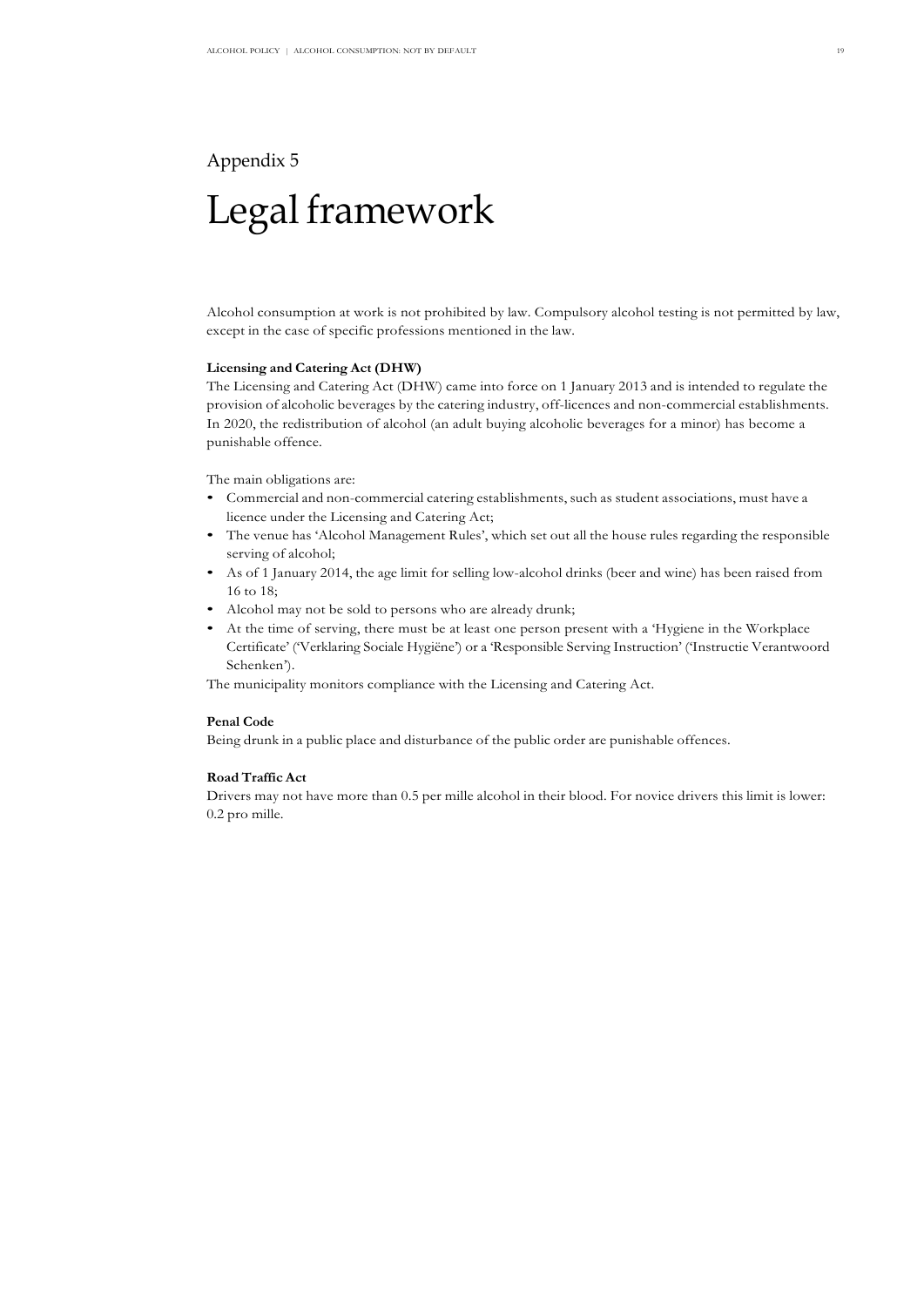#### <span id="page-20-0"></span>Appendix 6

# Code of conduct for promotional and introductory period of student associations 2021

Articles from the code of conduct for the promotional and introductory period of student associations that relate to alcohol consumption.

#### **Article 1.3. Purpose and Underlying Principles**

The code of conduct aims to regulate the introductory period of Amsterdam student associations and the opportunities for these Amsterdam student associations to promote themselves. The code of conduct covers both the introductory period for prospective members at the start of their membership and the promotion of the associations among the educational institutions during the academic year.

The agreements laid down in this code of conduct with regard to the introductory period apply for the entire introductory period, including the weekends. The agreements also apply to the introductory periods of sub-groups of the associations. For areas that do not fall directly under the responsibility of the board (such as association houses), the board will make every effort to raise awareness of this code of conduct and to encourage compliance with it.

#### One of the underlying principles of this code of conduct is:

*Paragraph 1* The code of conduct has been drawn up to guarantee the safety and integrity of the (prospective) members and to promote a good relationship between the Executive Boards and the student associations. This is achieved by establishing standards and values that must be adhered to by everyone who signs this code of conduct and on whose behalf it is signed.

#### **Section 3.4.3. Health**

*Paragraph 7* Each prospective member will be provided with a minimum of two litres of non-alcoholic drinks and three meals spread throughout the day during the introductory period. Prospective members will not be forced or obliged in any way to consume drink or food during either the general introductory period or the introductory periods of the sub-groups.

*Paragraph 8* The use of alcohol by prospective members during activities of a hazing nature is prohibited.

*Paragraph 9* The board is responsible for enforcing the mentioned rules about alcohol for prospective members. The board is also responsible for restrictive alcohol consumption by the members of the introductory period committee, its subcommittees, the boards of debating societies and other members of the association.

*Paragraph 10* The board is also responsible for ensuring that at each debating activity and other activity during the introductory period a senior student or confidential adviser is present who remains sober.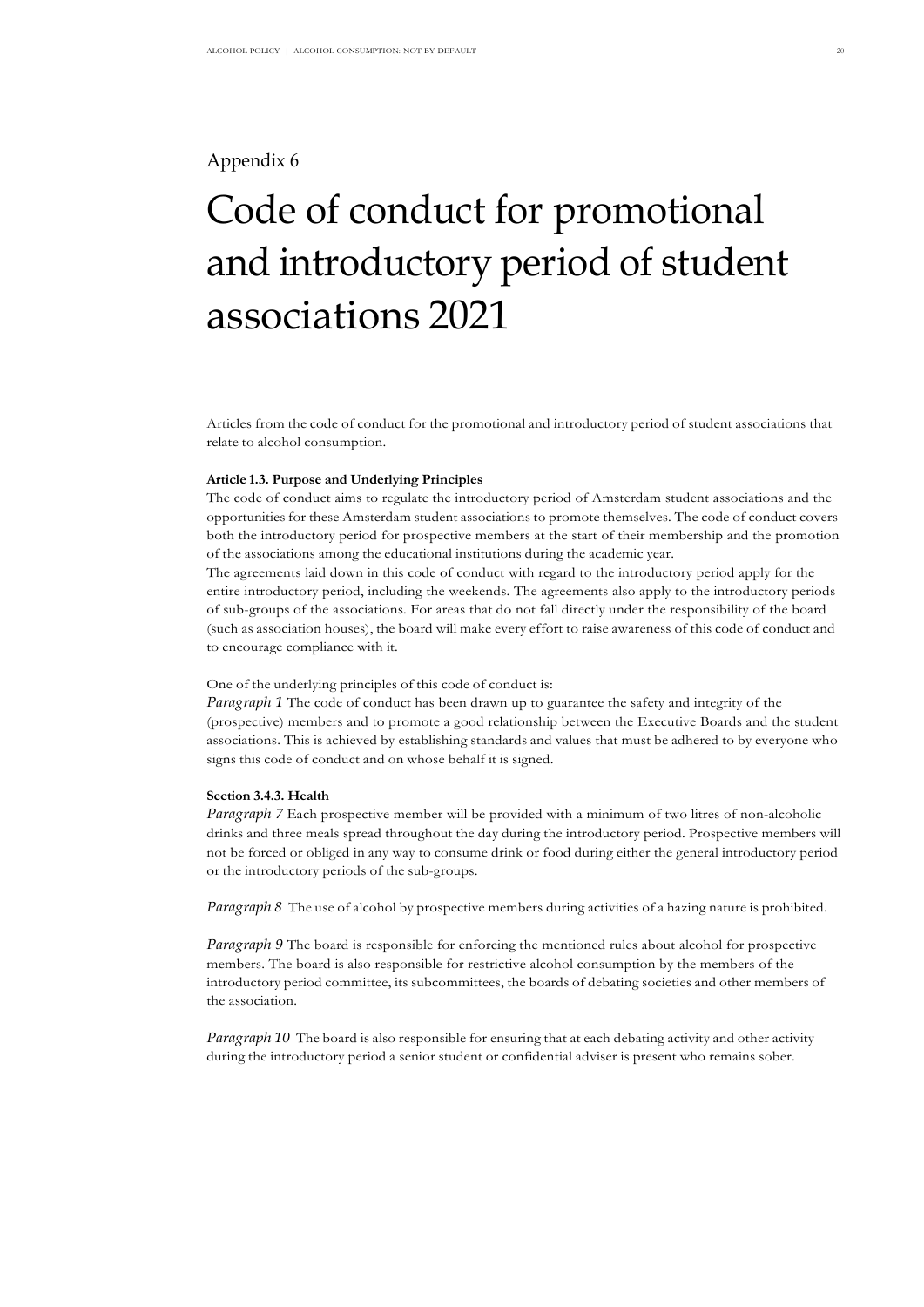#### <span id="page-21-0"></span>Appendix 7

# Alcohol and Social Safety Covenant

#### AKvK ALCOHOL & SOCIAL SAFETY COVENANT, July 2020 2019-2020 Buit Board

#### **Chapter 1. Foreword**

#### Dear Reader,

The Amsterdam Chamber of Associations (AKvK) and all its member associations subscribe to the importance of social safety and responsible alcohol consumption among its members. Alcohol is deeply rooted in student culture, and as long as there is a balance between fun and health, this is not a problem. However, the associations have a responsibility to educate young students in a new environment about responsible alcohol consumption. Association board members are generally aware of their responsibilities and have indicated that they welcome guidance such as that included in this covenant.

By means of this covenant, the Amsterdam Chamber of Associations is pleased to affirm the National Prevention Agreement, which aims to reduce excessive alcohol consumption among minors and students. This covenant has also been written within the framework of the prescribed plan on 'Study and Alcohol Consumption' in the National Prevention Agreement. It is hoped that the educational institutions, the municipality and the student associations will also stand up for responsible alcohol consumption, resulting in an Amsterdam-wide plan.

In addition to responsible alcohol consumption, social safety and an inclusive environment are also essential for a pleasant atmosphere within an association. This, too, has received increasing attention in recent years. Boards of associations and debating societies are attending courses more frequently to enable them to identify and deal with undesirable behaviour. This covenant also emphasises the appointment of a confidential contact person within the association, so that members have a clear point of contact should they feel unsafe for any reason.

The Amsterdam Chamber of Associations is convinced that this covenant will contribute positively to the climate within the student associations in Amsterdam. In addition, it will strive to involve more parties in this initiative and thus promote responsible alcohol consumption and social safety for every student in Amsterdam.

#### Foreword by interested parties

On behalf of the 38th board of the Amsterdam Chamber of Associations, Laurens van Giersbergen | Vice President

#### **Chapter 2. Provisions**

#### *Article 1*. Definitions

- a. Board: the 'association's board' or 'Senate'.
- b. Bar manager: a person with final responsibility for the bar who is not on any board, such as members' club committees or boards.
- c. Bar volunteer: a volunteer behind the bar with no final responsibility for the operation of the bar.
- d. Association activity: an activity in which the entire association can participate. Activities of sub-groups are not included in this.
- e. Sub-group: a group of people who present themselves as a distinctive group within the association. Examples are: debating societies, groups, vertical year clubs, sub-associations, and association houses.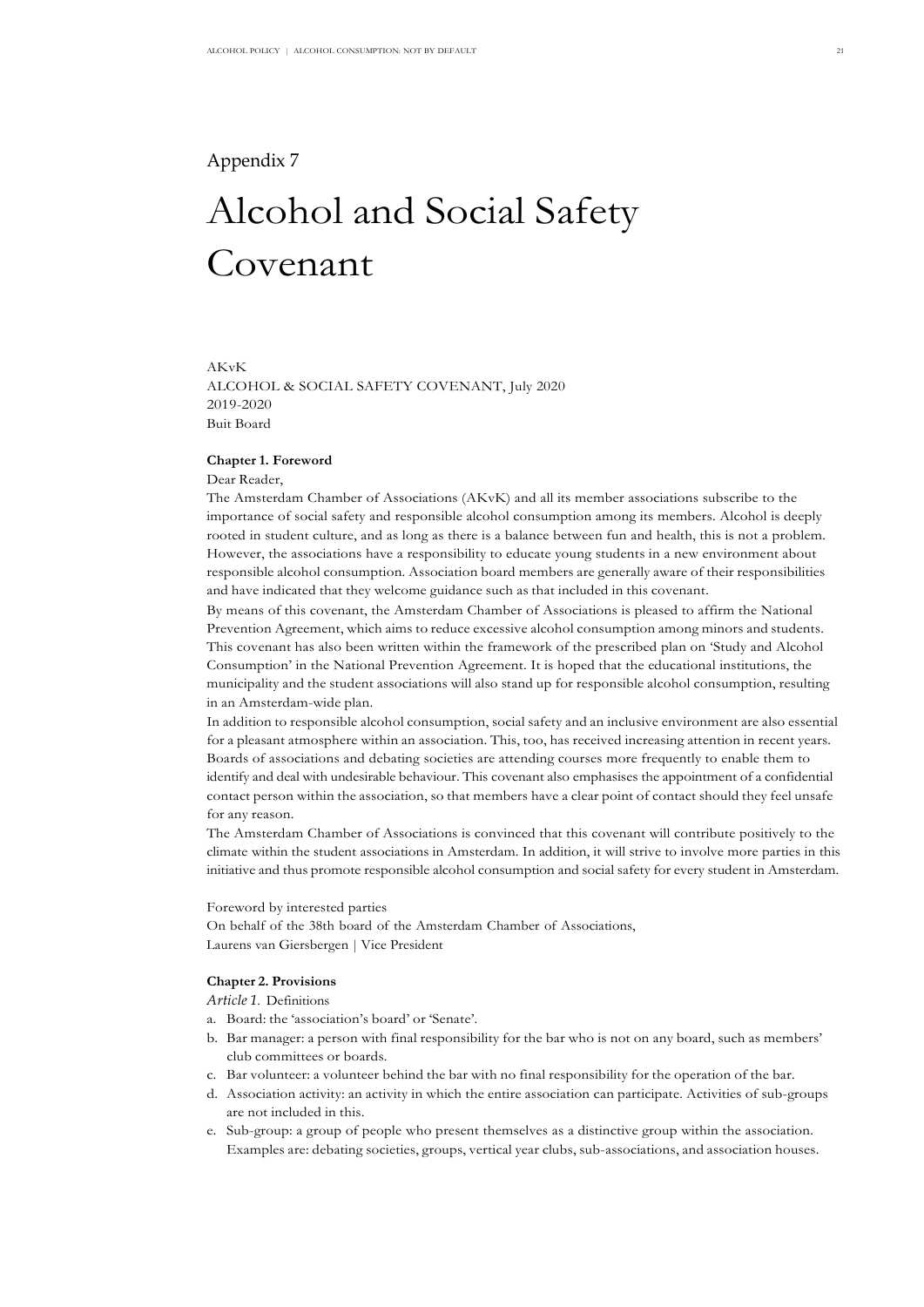- f. Members' club: the location where an association activity takes place, this can also be an external location.
- g. IVA course: a course on Serving Alcohol Responsibly.

*Artikel 2*. Article 2. This covenant applies to all student associations affiliated with the Amsterdam Chamber of Associations

*Article 3*. The effectiveness and progress of the measures contained in this covenant will be reviewed once every three years with the Amsterdam Chamber of Associations, the University of Amsterdam, the Free University and the Amsterdam University of Applied Sciences.

*Article 4*. For activities during the introductory period of the student associations, in addition to the regulations contained in this covenant, the measures laid down in the Code of Conduct 'Promotion and Introductory Period of Student Associations in Amsterdam' shall also apply.

*Article 5*. The measures in this covenant focus on activities at the members' club.

Sub-groups are often outside the direct sphere of influence of the boards, and this covenant therefore does not cover activities of sub-groups that take place outside the association's building. However, the association strives to raise awareness of responsible alcohol consumption and the other measures in this covenant among the sub-groups, as much as can be reasonably expected.

#### **Chapter 3: Awareness, information and prevention**

*Article 1*. Associations strive to bring responsible alcohol consumption to the attention of their members.

*Article 2*. During the general introductory period of the educational institutions and the introductory period of the associations, extra attention will be paid to conscious alcohol consumption to make first-year students aware that responsible alcohol consumption is the norm.

*Article 3*. All bar managers and board members who work behind the bar at least once a month have completed an IVA course. This course covers responsible alcohol consumption, refusing to serve excessive users and all other information relevant to serving alcohol.

*Article 4*. Social control in terms of alcohol consumption is encouraged within an association. If it is likely that a member cannot get home on their own, measures will be taken to get this person home safely. Examples of this are:

- a. Taking the relevant person home yourself;
- b. Asking acquaintances in the association to take care of this and take the relevant person home;
- c. Arranging transport back home, such as a taxi, Uber or similar service.

*Article 5*. Each association will endeavour to appoint both a male and female confidential contact person and to communicate clearly to the members how this person can be reached and what can be discussed with the confidential contact person. The confidential contact persons will listen to members and will try to help them with issues, whether or not by referring them to the appropriate authorities.

*Article 6*. Staff members of the educational institutions who are in close contact with students (i.e. student counsellors, study advisers and student psychologists) can play an important role in identifying excessive alcohol consumption. Therefore, improving expertise in the field of alcohol consumption among students will be a priority, with a focus on recognising signals and discussing excessive alcohol consumption.

#### **Chapter 4: Regulations, supervision and enforcement**

*Article 1*. The board and other responsible persons have the authority at all times to send members who show disruptive behaviour home.

*Article 2*. The associations will endeavour to deny access to the members' club to members who have already consumed too much alcohol on arrival. If this does not happen on arrival, the board and other persons in charge will send a member home if they consider them too inebriated, subject to Section 4, Article 1.